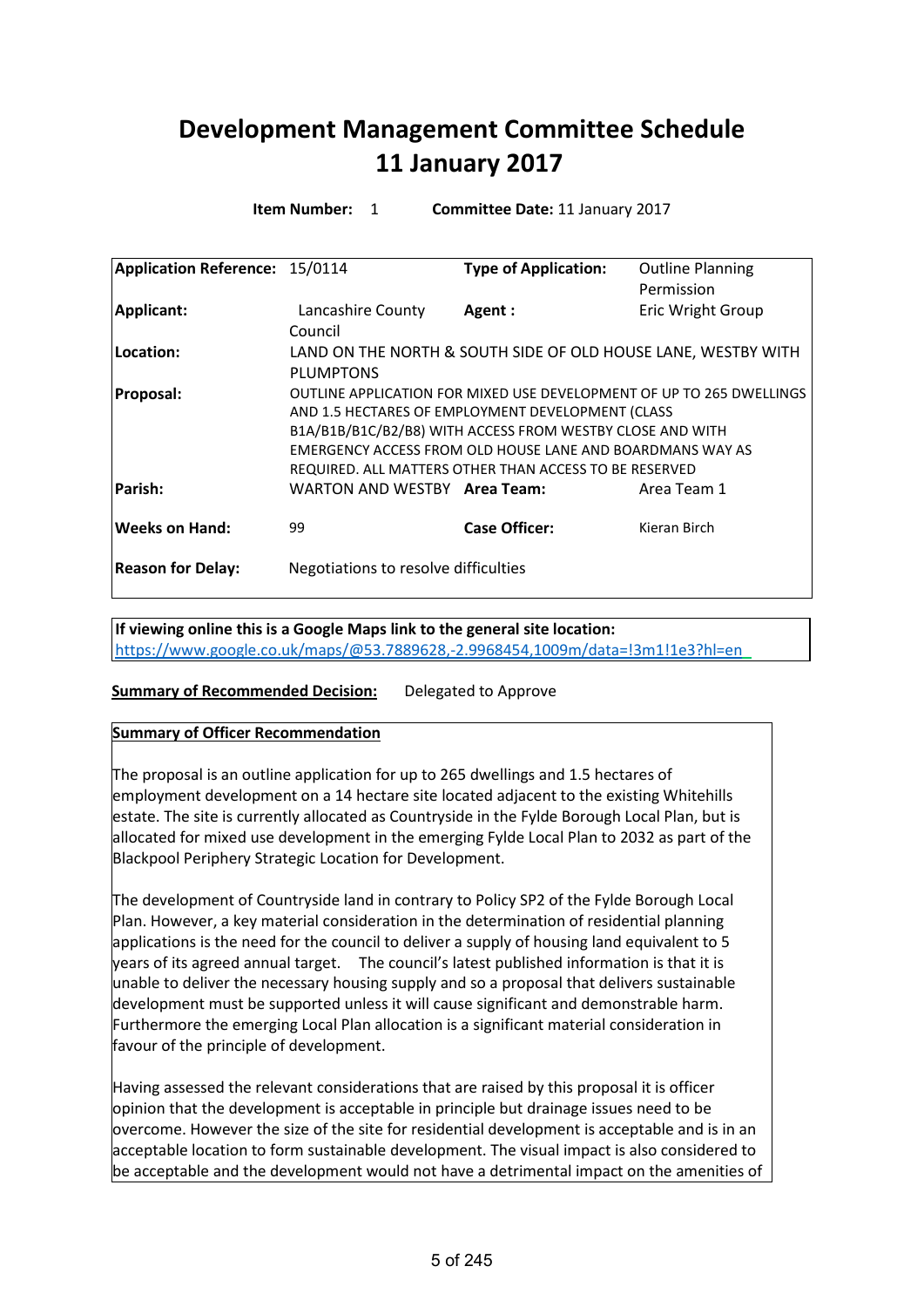the area. There are no objections from LCC Highways with regard to traffic generation or safety issued although conditions and a legal agreement will be necessary to implement the development appropriately.

It is considered that the proposal does deliver a sustainable form of development and so it is recommended that the application be supported by Committee and so assist in delivering the housing supply requirements of para 17 of NPPF and the employment needs of the Borough.

# **Reason for Reporting to Committee**

The application is a major development and therefore as officers are minded to approve the application it has to be considered by the Development Management Committee in line with the Council's scheme of delegation.

# **Site Description and Location**

The application site is 14 hectares and is owned by Lancashire County Council and was formerly formed part of the County's Agricultural Estate. There are 4 'islands' (which fall outside of the red edge) within the Estate which accommodates 6 private dwellings. There are a further 4 dwellings within the application site. Three of these houses are vacant and the final dwelling is occupied on an Agricultural Holdings Act (AHA) Tenancy. Other than a small number of farm buildings the remainder of the site is greenfield land that has not been previously developed. There is a public footpath number 4 (5-15-FP4) that runs through the middle of the site. The land to the north is characterised by large scale office development as part of the Whitehills Business Park and to the east and south east are small employment units. To the west of the application site is a caravan park and residential development.

# **Details of Proposal**

The application is made in outline and was originally submitted for 200 dwellings and 5.6 ha of employment land. This has been revised to 265 dwellings and 1.5 hectares of employment land. All matters other than access are reserved for future approval.

Access to the site will be taken from Westby Close which is located off Brooklands Way, via Hallam Way which is the main road that runs through the Whitehills Estate. The illustrative plan does not show the siting of dwellings but areas within which they will be located, as well as areas of landscaping buffers, a linear park and the employment land located to the south of the access road adjacent to existing employment buildings.

The application states that the dwellings will be a mix of housing and buildings sizes with 2, 3 and 4 bedroom dwellings designed as detached, semi-detached and mews type dwellings, of which 30% will be affordable dwellings. Whilst scale isn't a detailed matter the application states the vast majority of dwellings will be two storey, with some 3 storey dwellings sited at focal locations. It states that red brick will be used for the dwellings with occasional use of render and tile hanging. Existing hedgerows are proposed to be retained and enhanced.

# **Relevant Planning History**

None.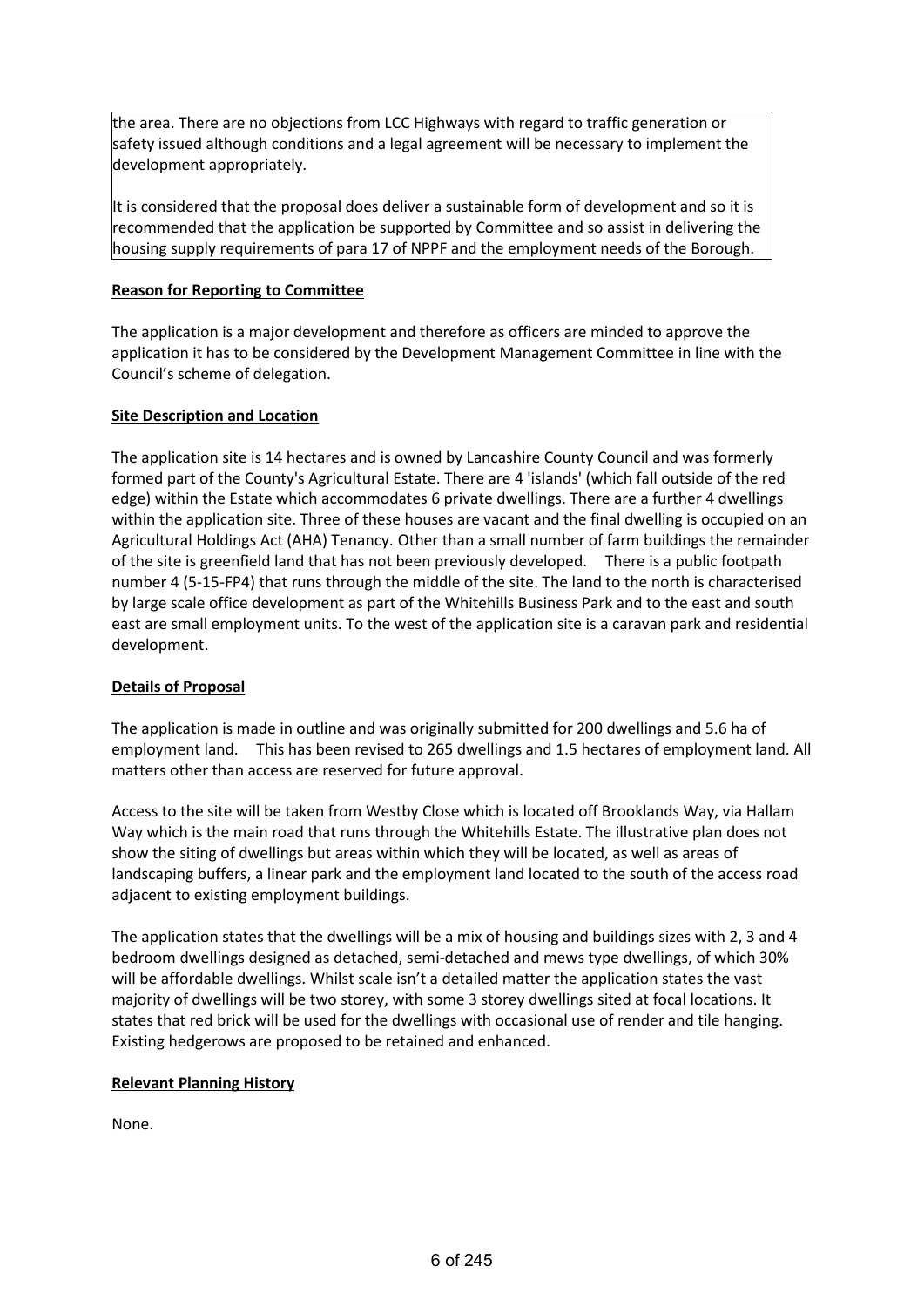## **Relevant Planning Appeals History**

None

## **Parish/Town Council Observations**

## **Westby with Plumptons Parish Council** notified on 26 February 2015 and comment:

*"Objection on the following;*

*Potential loss of good fishing pond. Pond off Old House lane is not site on the plan. Object to inadequate access from Old House lane. Where is the effluent and surface water to be disposed?"*

## **Statutory Consultees and Observations of Other Interested Parties**

## **Environment Agency**

The EA initially objected to the application as the FRA did not include enough information around the discharge of surface water. The applicants are required to submit a FRA which demonstrates that development will not increase flood risk elsewhere. This has yet to be received.

## **Lancashire County Council - Highway Authority**

LCC Highways response is 19 pages long and the below is a summary of their response. The full response is available to view on the Councils website.

LCC have carried out a re-assessment of the impact of the proposed changes (i.e. the increase in dwellings from 200 to 265, but a subsequent reduction in employment land use dropping from 11,000sqm previously to an estimated 4,500sqm (30% of the 1.5 Hectare site).

The latest application proposals (Masterplan Option 4) for 265 dwellings and 1.5 Hectares of Employment Land accessed off Westby Close have been reviewed to assess the overall impact of the proposed changes on the assessment traffic figures. Net change Am -26 Pm -6 It can be seen that the net (2-way) effect of the revised proposals makes very limited material difference to the overall trip generation of the development.

## Access strategy

The original application considered access from Boardmans Way. Having reviewed the current use of the road network in the vicinity of that proposed main access to the site, LCC considered this would lead to unacceptable routing and safety issues for traffic between the existing employment and proposed residential land uses. The original access proposal via Boardmans Way was therefore considered unsuitable to serve this large residential development and the developer has agreed to a new access strategy.

Having reviewed the existing road layout and traffic/parking situation, LCC Highways consider that Westby Close presents a much more satisfactory access to the development site. Currently there is one access off Westby Close serving office type land use rather than the more industrial uses. There is no other frontage onto Westby Close and on street parking is at present significantly less problematic than on the approach to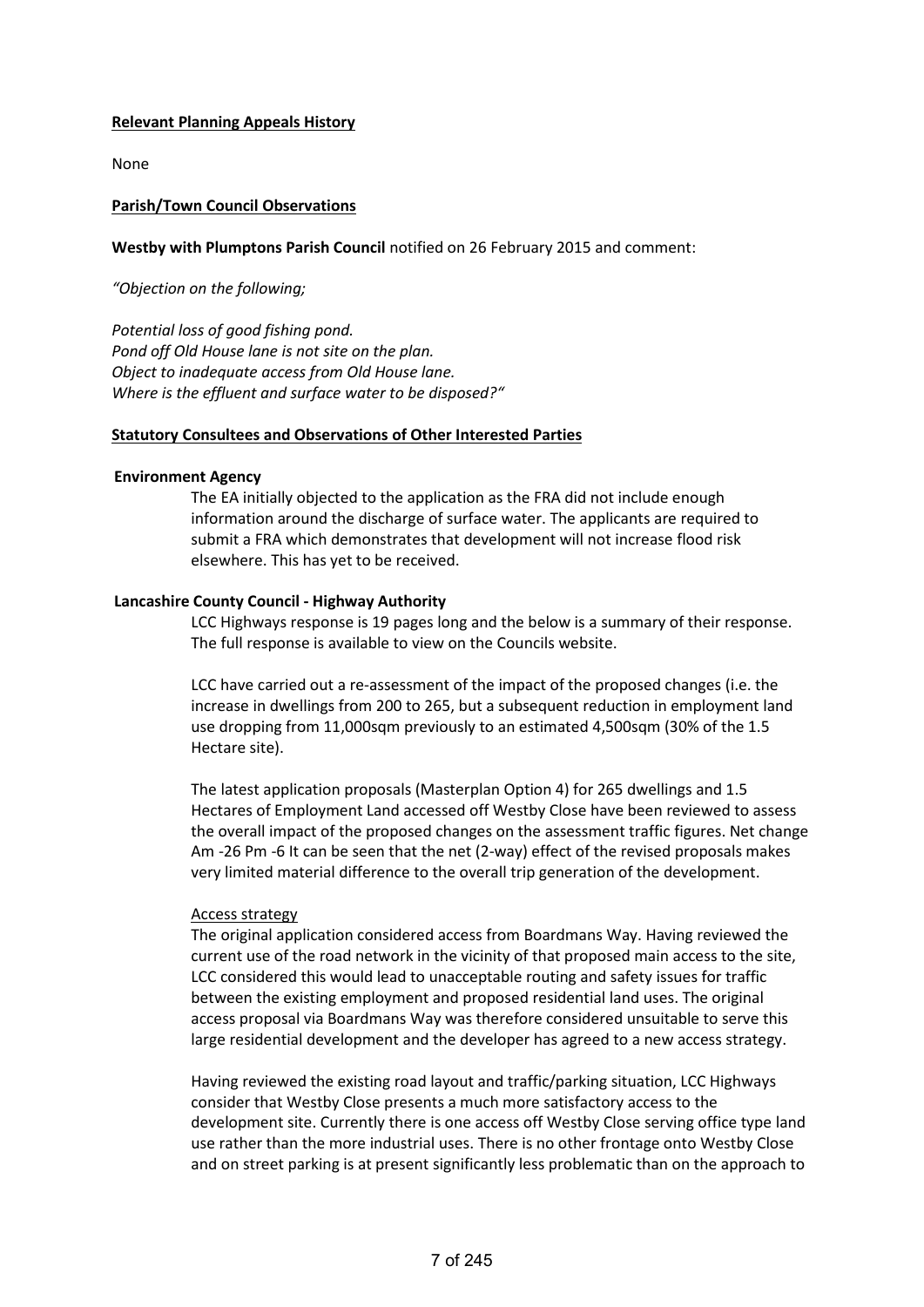the previously proposed Boardmans Way site access.

The main site access is to be provided from a new roundabout. This is to be a standard roundabout and the illustrative masterplan layout (Option 4) shows the approximate location which is agreed ' in principle' subject to detailed design.

The site access junction scheme should also include gateway treatment and traffic calming measures as necessary to residential areas. The latest proposal will deliver access from Westby Close to serve both the residential and employment elements of the proposed site. The employment land use will access from the south arm of a new standard roundabout at the eastern edge of the proposed site, with the access for the residential elements to the north and west arms of the proposed roundabout. The residential elements will now be separated from the existing employment uses to the south by an area of green space, creating a suitable buffer zone. Provision for pedestrian and cycle provision will be provided to and through the new access roundabout from both the employment and residential areas. A high quality pedestrian/cycle route will be provided through the green space buffer zone in the south of the site and continue north through the linear park, as shown in the Masterplan (Option 4). This shared pedestrian/cycle route should be 3.5m wide and run to the northwest (red edge) boundary of the site, with access for sustainable modes only onto Old Houses Lane (as indicated by the orange arrow on the masterplan). For completeness the Master plan should have indicated the yellow dotted line denoting this pedestrian/cycle route up to the northwest corner.

# Secondary Access from the West via Cropper Road (Wainhomes Site) – Proposed for Public Transport Only

Fylde Borough Council Planning Committee passed a resolution to approve the Wainhomes residential development located to the west of this current proposed site in October 2015. The Wainhomes development included a proposal to deliver an access road right up to the eastern edge of their site to facilitate access, in particular Public transport, to this proposed site and the wider Whitehills Business Park.

The developer of this site agreed to utilise the access opportunity delivered from the Wainhomes site and to provide a suitable connection that would support the potential for PT routing into and through the site. LCC would wish to see the link road continued into the proposed site with the same standard/highway boundary extents that should include footway provision on both sides etc. This additional access opportunity for public transport is welcomed by the LHA and it is considered would, in combination with an agreed main access strategy via Westby Close, address many of the vehicular access issues identified with the original submission.

Old houses lane - Old Houses lane is a narrow, private road (Cul-de-sac of some 615m in length) serving less than 10 premises. There is no footway provision on the lane. This application does not propose vehicular access to the site via Old Houses Lane. LCC Highways have carried out preliminary site observations and measurements on Old Houses Lane that indicate this private road does not appear to be suitable in its current form to accommodate increased traffic movements (without improvements that would require land not in the control of the applicant) or a PT service (with an access that could be suitably controlled/managed).

PROW - The proposed application impacts on Public Right of Way (PROW), Footpath No.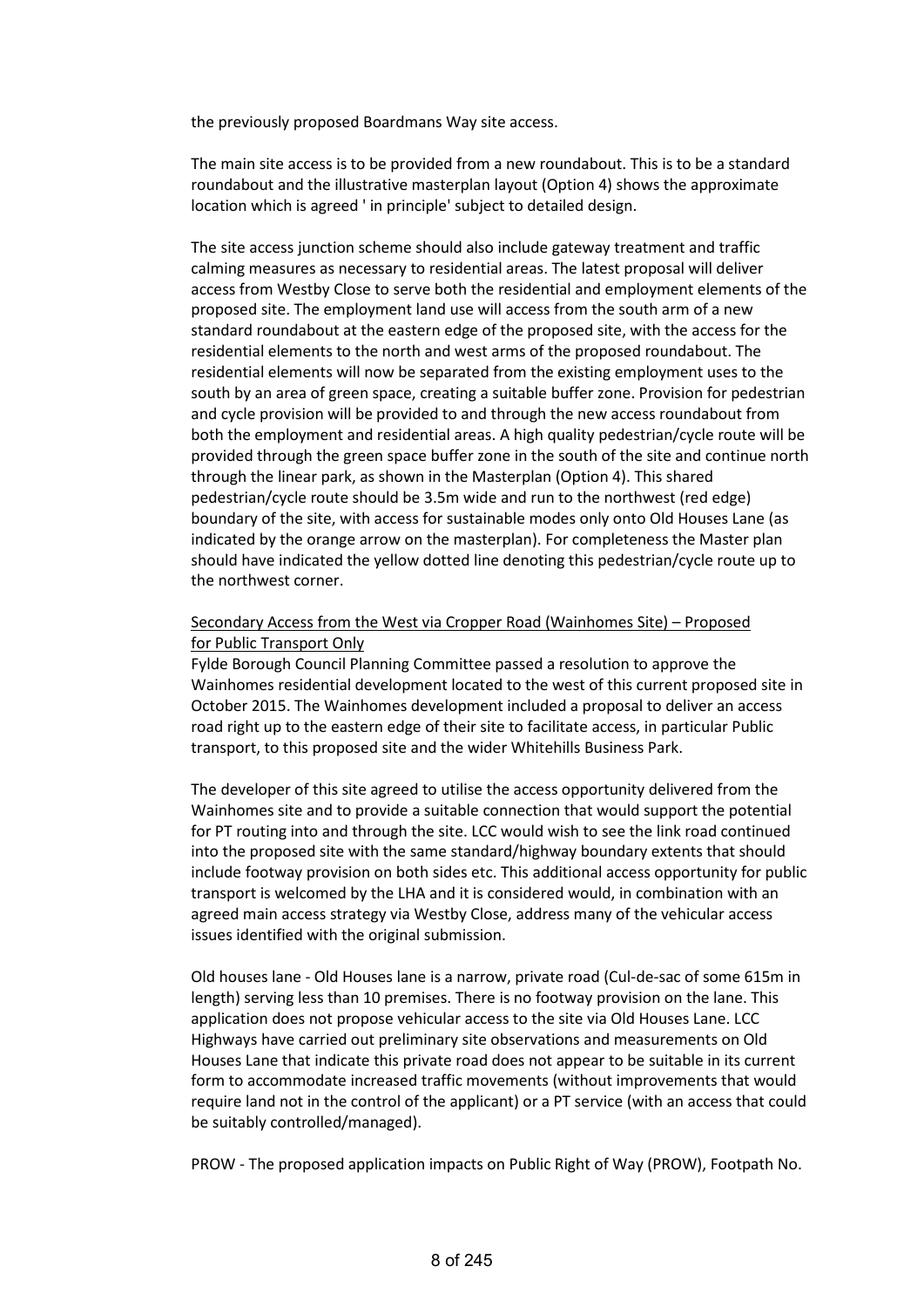4. The latest illustrative site Masterplan layout (Option 4) does indicate a diversion of the PROW may be necessary to accommodate the site proposals Any cost associated with changes to Public Rights of Way as a result of this development will need to be borne by the developer, whether physical measures or the legal procedures.

Public Transport - This shows that the site is not as well served by the frequency and distribution of bus services as listed within the TA. I consider this development will deliver a car dependent site unless improvements are delivered. It is essential that funding is secured to provide a long term, viable public transport service into and through Whitehills Business Park (BP) to serve this development. Any new bus service(s) to be provided within Whitehills BP will need 'pump prime' funding to ensure delivery. Any Public Transport proposals should seek to provide a frequent service throughout the day and also consider evenings and weekends to a range of destinations. In order to secure the long term sustainability of the site any service provided needs to be viable once any initial funding period has past. It is essential that a level of flexibility is maintained with regard to route choice for any public transport options identified. The proposals should not compromise the opportunity to introduce positive changes to the provision of public transport services in the future with regard to improved accessibility or maximising patronage. Funding should also be made available at an early stage in the site development to ensure the use of PT is encouraged and promoted from the outse

M55 to Heyhouses link road - The M55 to Heyhouses Link Road is a proposed highway scheme, referenced within the Local Plan and LCC's Highways and Transport Masterplan, to support delivery of currently approved and future developments. LCC has sought, where appropriate, to secure funding to deliver this scheme and its linkages to the wider network. The developer of this site has agreed to provide a contribution to the M55 Heyhouses Link Road through a commitment to support the delivery of the link road by providing the land necessary to deliver the site compound. This will be made available for the duration of the link road construction programme and not prejudice the timing of the link road delivery

#### Section 106 requirements

Improvement to Cropper Road/Whitehill Road/School Road Roundabout. Trigger point - occupation of 75th residential dwelling Planning Contribution Request => £20,000

Improvement to the A583/Whitehill Road Traffic Signals Trigger point - occupation of 50th residential dwelling Planning Contribution Request => £50,000

Pedestrian and Cycle Improvements to enhance connectivity to the wider network Trigger point - occupation of 100th residential dwelling Planning Contribution Request => £120,000

S106 - Public Transport

Trigger point – 1st payment of £120,000 on occupation of 50th residential dwelling (then second payment of £120,000 after a further 12 months) Funding contribution => £240,000

S106 - Travel Plan (TP) Trigger point – 1st occupation on site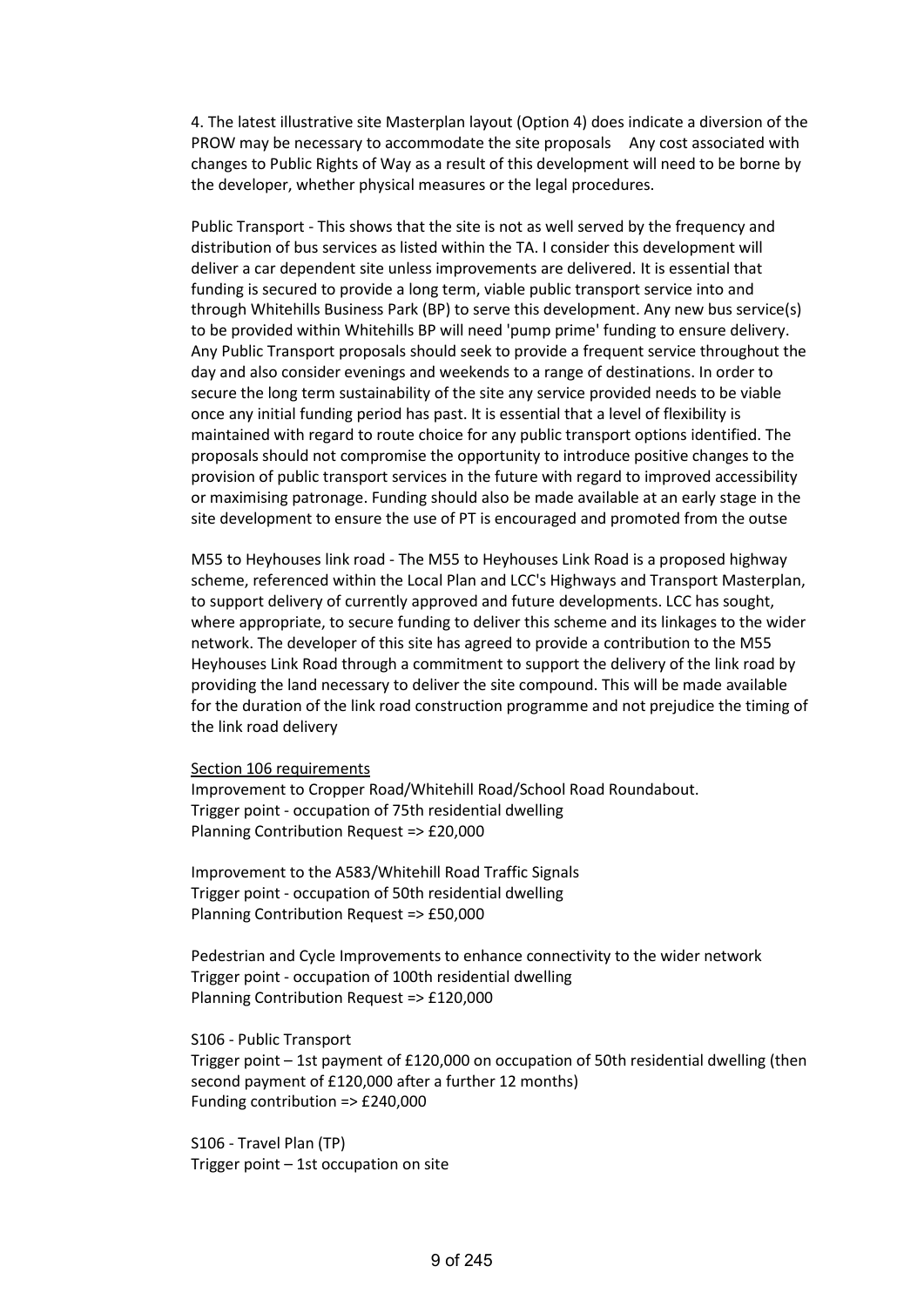Funding contribution £18,000

## S278 Works;

The main site access is to be provided from a new roundabout. The main site access is to be a standard roundabout, the illustrative masterplan layout (Option 4) shows the approximate location which is agreed ' in principle' subject to detailed design.

The site access scheme should also include gateway treatment/traffic calming measures to residential areas.

Trigger point - Prior to 1st occupation on site

## 2) Jenny Lane Footpath Improvement Scheme

Provision of a 2m wide pedestrian footway on Jenny Lane for 160m (southeast side) from south of Old Houses Lane to tie in to existing footpath at Brunel Way roundabout (to include dropped kerbs over Old Houses Lane and other side road access points). This s278 scheme to include clearance of the overgrown vegetation to the existing footway at the junction of Old Houses Lane with Jenny Lane and a traffic management scheme /signing/marking scheme to reinforce the nature and limited access to Old Houses Lane. Trigger point - occupation of 75th residential dwelling

## Conclusion and Recommendation

This development will have an impact on the local transport network. The highway authority is fully aware of the prevailing conditions local to this development and at pinch points on the surrounding network experienced by motorists. LCC have worked with the applicant to identify an acceptable access strategy and necessary mitigation measures that can be considered go some way to mitigate the impacts from this development. I consider these measures in parallel with an agreed access strategy would make the development acceptable in regards to highways and transport (capacity, sustainability and accessibility). The developer has committed to a strategy of highway improvements and mitigation measures and these are set out under the headings 'S278 Works' and 'Planning Obligations (s106 Planning Contributions)'. It is LCC's view that, overall, with delivery of the requested necessary measures, the residual cumulative impacts of the development would not be severe or compromise overall safety.

In conclusion, with consideration for all the information now provided, LCC Highways Development Control would have no objection to the proposed development providing that appropriate funding (s106) for sustainable measures is secured and that all s278 measures as agreed and detailed above are delivered by the developer in line with agreed trigger points. These measures are considered necessary, directly related and reasonable in both scale and kind. It is essential that suitable conditions are put in place to ensure these necessary measures are delivered by the developer in line with required trigger points.

# **National Air Traffic Services**

Satisfied that the outline proposal us unlikely to impact on communications and radar installation in St Annes. The potential for impact exists for development, so require a condition restricting to this height and that NATs be consulted if development is proposed that exceeds this height.

## **Regeneration Team (Economic Development)**

*In making these comments I have primarily concentrated on the evidence and*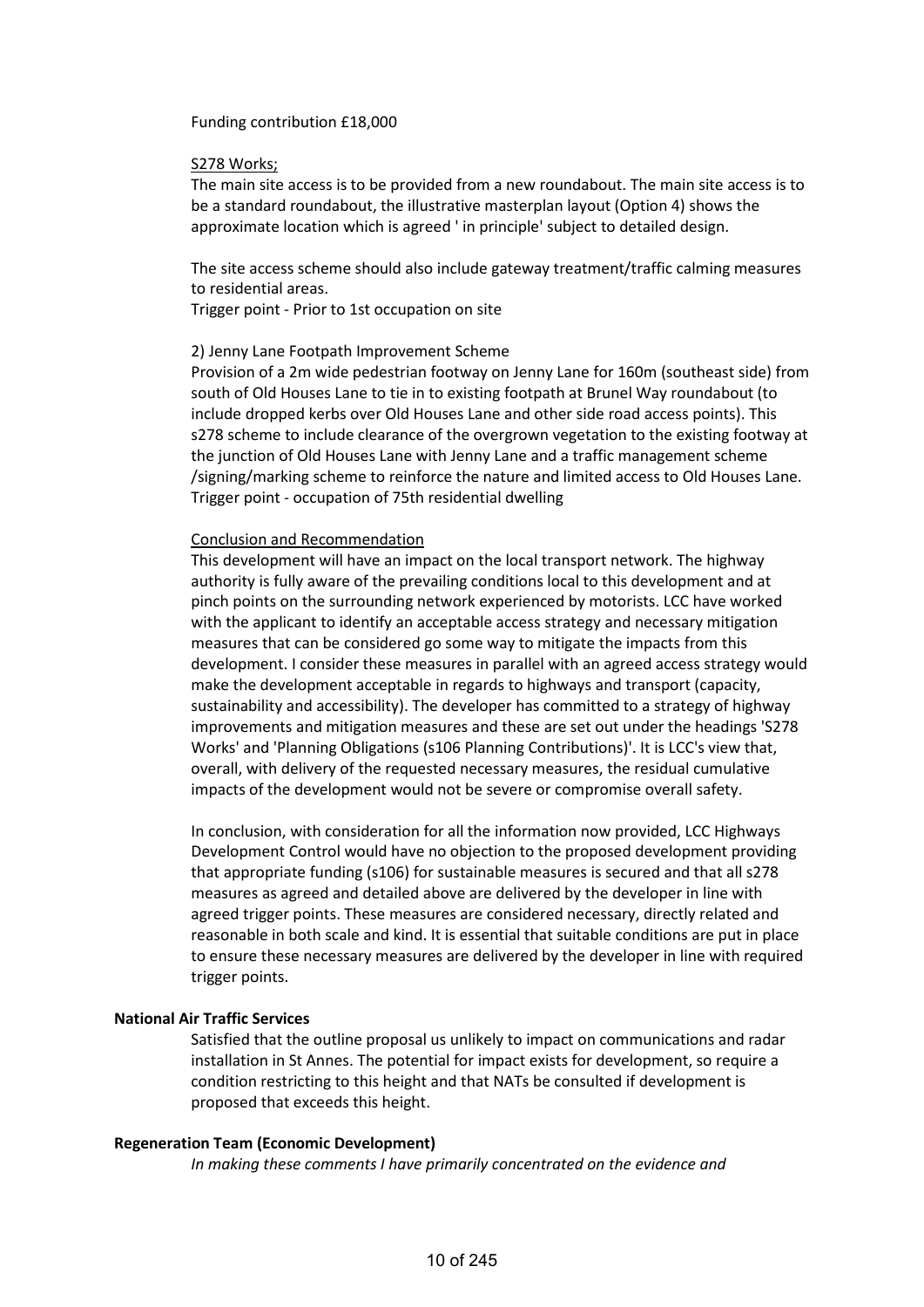*information presented in relation to the provision of employment land to Fylde commercial property market and the impact upon the wider economy of Fylde. I have made limited comments on matters relating to 'planning policy' leaving these instead to be dealt with by better informed and more experienced colleagues.*

*I note from the application details that the plans have been recently revised and my comments relate to 'Proposed Illustrative Structure Plan – Option 4 – Rev A'. The general changes made in my view are to considerably increase the overall amount of land provided for housing and to significantly reduce the overall amount of land provided for employment uses. I also note that in the revised plans, land to the north that is still within the red line of the site, does not appear to have any further development proposals shown, I have estimated this area to be 1.99 Ha. I have assumed that this area has now been removed from the planning application.*

*In reaching my conclusions on the proposed development I have given limited weight to the polices contained within the current Local Plan, Fylde Borough Local Plan 1996-2006, Alterations Review (2005), and have instead given significant weight to both the policies and in particular the evidence base of the proposed Local Plan, Fylde Local Plan to 2032 Publication Version (2016).*

*The application site falls entirely with an area of land covered for by Policy EC1 and in particular is referred to as site MUS1 in the Fylde Local Plan to 2032 Publication Version (2016). MUS1 provides a gross land allocation of 5.7 Ha of employment land for the plan period to 2032 and as such I have judged this application against this policy and objective.*

*The total site area referred to as MUS1 also contains land, approximately 5 Ha, which has been the subject of a planning approval; 15/0472. This decision provided for approximately 0.48 Ha of employment land and as such the previous objective of 5.7 Ha could be reduced to 5.22 Ha. The revised plans make provision for a further 1.52 Ha of employment land and thus the objective could again be reduced further to 3.7 Ha. However this would leave only approximately 1.99 Ha of land within the area covered by MUS1 not subject to a previous consent or this application and would accordingly leave the overall objective of 5.7 Ha of employment land unmet. Accordingly the objective would be somewhere between 3.7 Ha and 1.71 Ha undersupplied; an undersupply of somewhere between 30% and 43% of the original target.*

*All of the above may be acceptable when balancing other material considerations, however given the focus of my comments is limited to the provision of employment land and more generally what is of benefit to the wider Fylde economy I cannot support the proposed revisions. I may be moved from this position by detailed evidence as to how the level of employment land provision under MUS1 could not be delivered in a viable way over the plan period, however at this moment in time I am unaware of any such evidence.*

## *Conclusions*

*On balance I feel that the refusal of this application would be the most advantageous economic outcome for Fylde. In reaching this conclusion I relied heavily on the findings of the Council's Employment Land and Premises Study (FELPS), Fylde Borough Local Plan 1996-2006, Alterations Review (2005) and the Fylde Local Plan to 2032 Publication Version (2016). I also feel that to refuse consent would be in-line with the objectives of the NPPF, the denial of this land to the industrial market would have an overall adverse*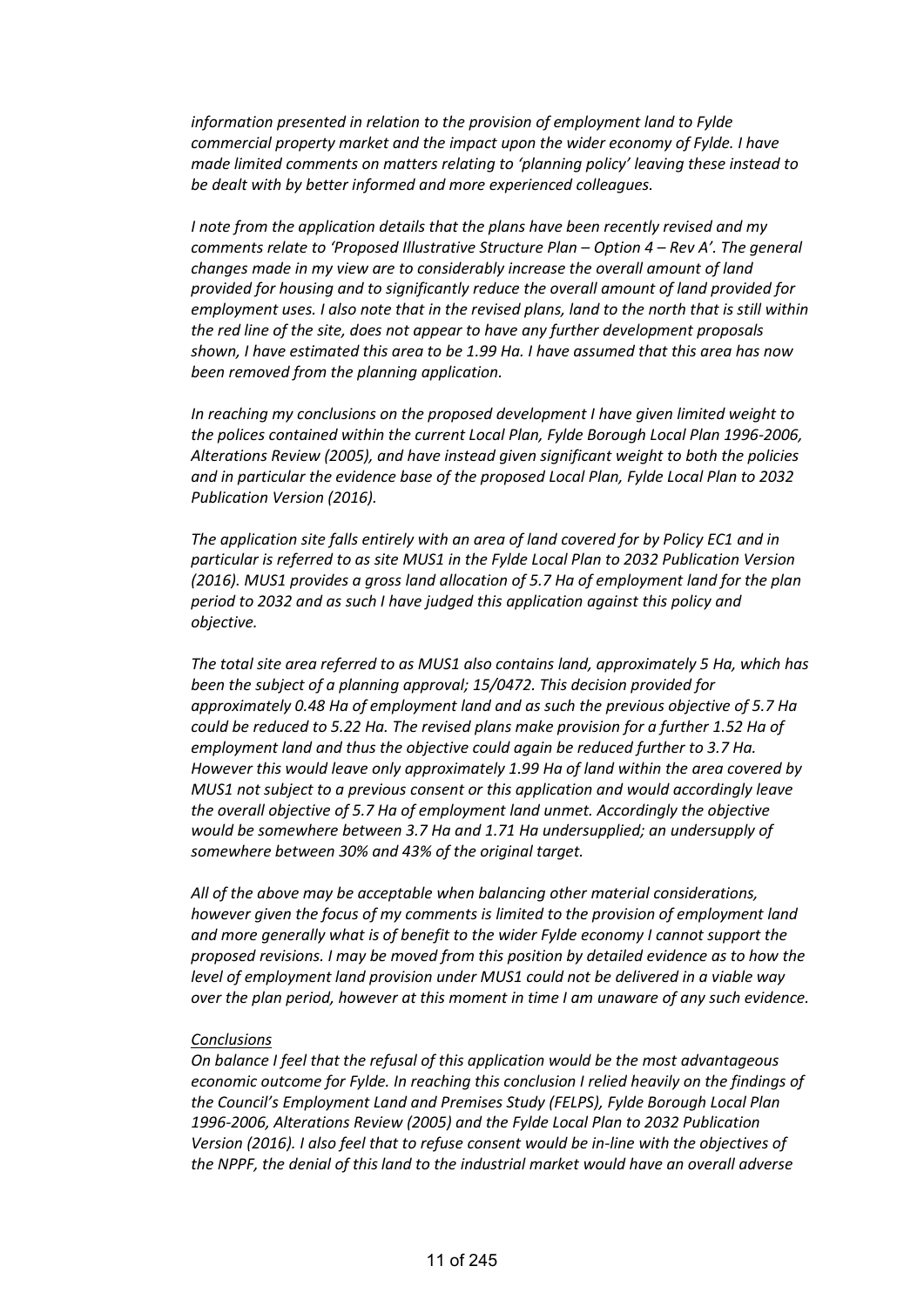*economic impact and I feel that there is a reasonable prospect of the land being used for industrial purposes during the 'plan period' to 2032.*

## **United Utilities - Water**

No objections provided that a condition relating to a scheme for the submission of foul and surface water being submitted and approved in writing.

## **Electricity North West**

It could have an impact on infrastructure. There is a 132kV overhead line within the proposed development site. There is an overhead low voltage mains/service cable within the site. Applicants are advised they will have to pay for any diversion.

## **Lancashire CC Flood Risk Management Team**

Objects to the proposal as The FRA submitted with this application does not comply with the requirements set out in paragraph 30 of the Planning Practice Guidance, and therefore paragraph 103 of the NPPF cannot be satisfied. The submitted FRA does not therefore, provide a suitable basis for assessment to be made of the flood risks arising from the proposed development.

In particular, the submitted FRA:

- Is out of date with regards to the revised planning application. The FRA has not been updated to take account of the proposed increase in property numbers at the site.
- Estimates the existing 100 year greenfield surface water run-off rate using the IoH124 method for a 50ha site but does not give details of the rate for the 14.3ha site being brought forward. In addition the FRA does not consider climate change.
- Does not consider the runoff created from the proposed development and therefore the level of attenuation that would be required to achieve a greenfield run-off rate.
- Does not consider the risk of groundwater flooding as this is stated as not being an issue, however the northern part of the site is at high risk from groundwater flooding and the southern half of the site is at medium risk.

#### •

# **Lancashire County Archaeology Service**

No objections, no significant archaeological implications.

# **Greater Manchester Ecology Unit**

*Thank you for consulting the Ecology Unit on the above application. I have the following comments relating to Ecology.*

## *Ecological survey effort*

*I would regard the ecological surveys submitted in relation to the application as satisfactory and sufficiently up-to-date. No further surveys need to be undertaken prior to deciding the application.* 

## *Impact on the Ribble and Alt Estuaries European protected site*

*Although the application site is within 5km of the Ribble and Alt Estuary SPA it is separated from the SPA by significant established built development. It is also close to roads and human habitation, such that I would not consider that the site will support any of the bird species for which the SPA has been designated in any significant numbers. The proposed development will not therefore cause any harm to the special interest of the SPA.*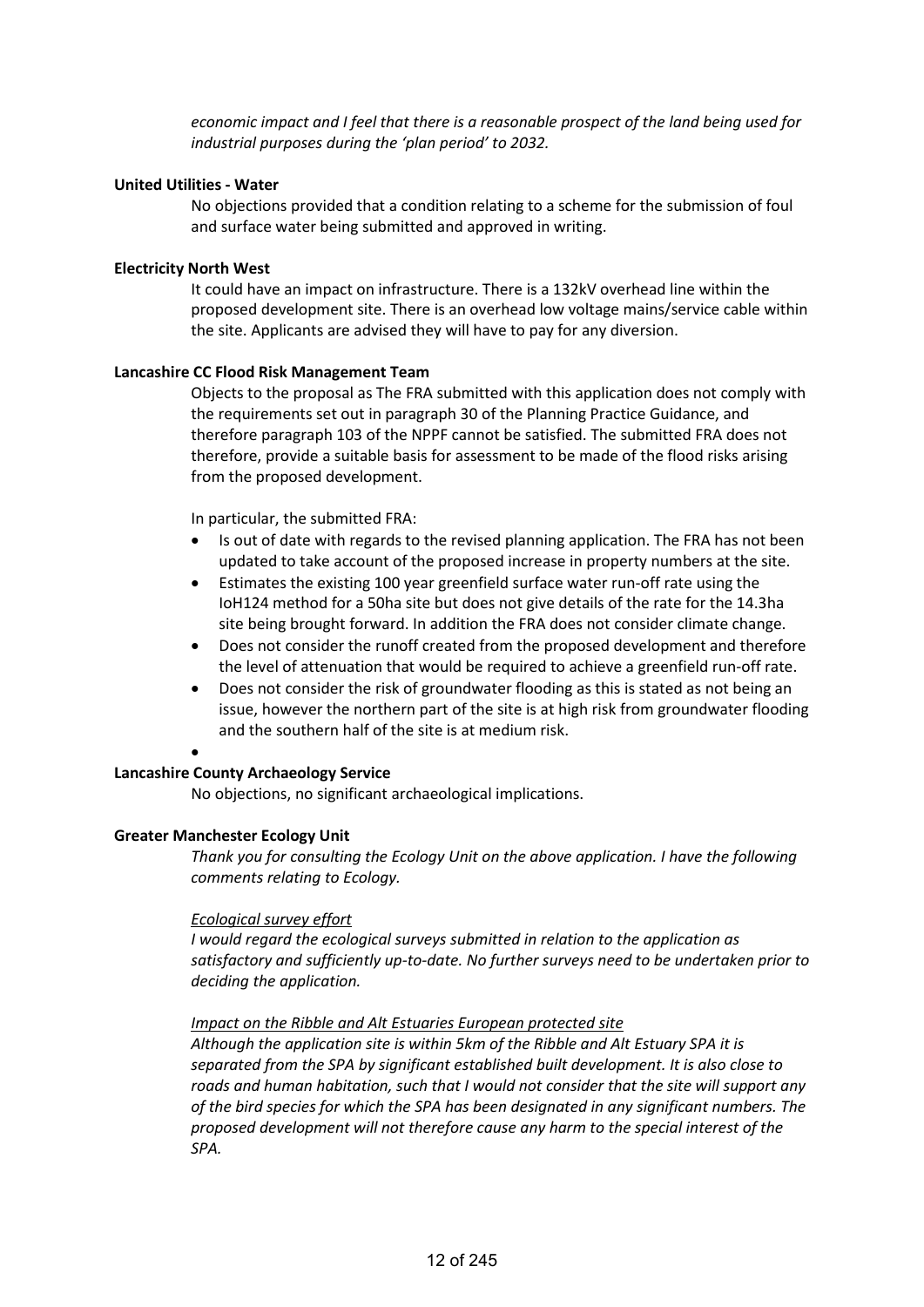## *Impact on Locally Designated Sites*

*The application site is not designated for its nature conservation value at a local level and is not particularly close to any locally designated sites.* 

## *Impact on Protected and Priority Species*

*I would accept that the site is unlikely to support great crested newts and that the buildings on the site have only low potential to support roosting bats. Reptile surveys have not detected the presence of any reptiles on the site. Although water voles have in the past been recorded on an adjacent site I would not consider that this application site is of high value for water voles.*

*The site does however have some value for bat foraging, although providing the site incorporates some Landscaping and greenspace the loss of bat habitat ought not to be significant for local bat populations.* 

## *Impact on Habitats*

*Whilst I would accept that the site does not support habitats of high nature conservation value it does support some habitats of local value including a pond, hedgerows, broadleaved trees and open grassland. I would recommend that the pond, the hedgerow and the trees be retained if at all possible, or if lost the losses should be compensated by recreating habitats as part of a holistic and comprehensive Landscape Creation and Management Plan for the site. This Plan should be required as part of any Reserved Matters Application that may result.*

*Retained trees and hedgerows should be suitably protected from harm during the course of any approved development.* 

## *Impact on Nesting Birds*

*As the works involve the clearance of vegetation that may be used by nesting birds, I would recommend that the following condition (BS 42020:2013) be attached to any permission:*

*No removal of or works to any hedgerows, trees or shrubs shall take place during the main bird breeding season 1st March and 31st July inclusive, unless a competent ecologist has undertaken a careful, detailed check of vegetation for active birds' nests immediately before the vegetation is cleared and provided written confirmation that no birds will be harmed and/or that there are appropriate measures in place to protect nesting bird interest on site. Any such written confirmation should be submitted to the local planning authority.*

*All nesting birds their eggs and young are specially protected under the terms of the Wildlife and Countryside Act 1981 (as amended)*

# **Blackpool Borough Council**

No comments received.

# **Chief Education Officer**

Has made an assessment on the basis of all the dwellings being four bedrooms. When this was for 200 dwellings this yielded a requirement for 76 primary school places and a contribution of £914,251 and 30 secondary school places and a contribution of £543,791. This needs to be re-assessed for the increase in dwellings to 265 and has been requested of LCC Education but at the time of writing has not been received.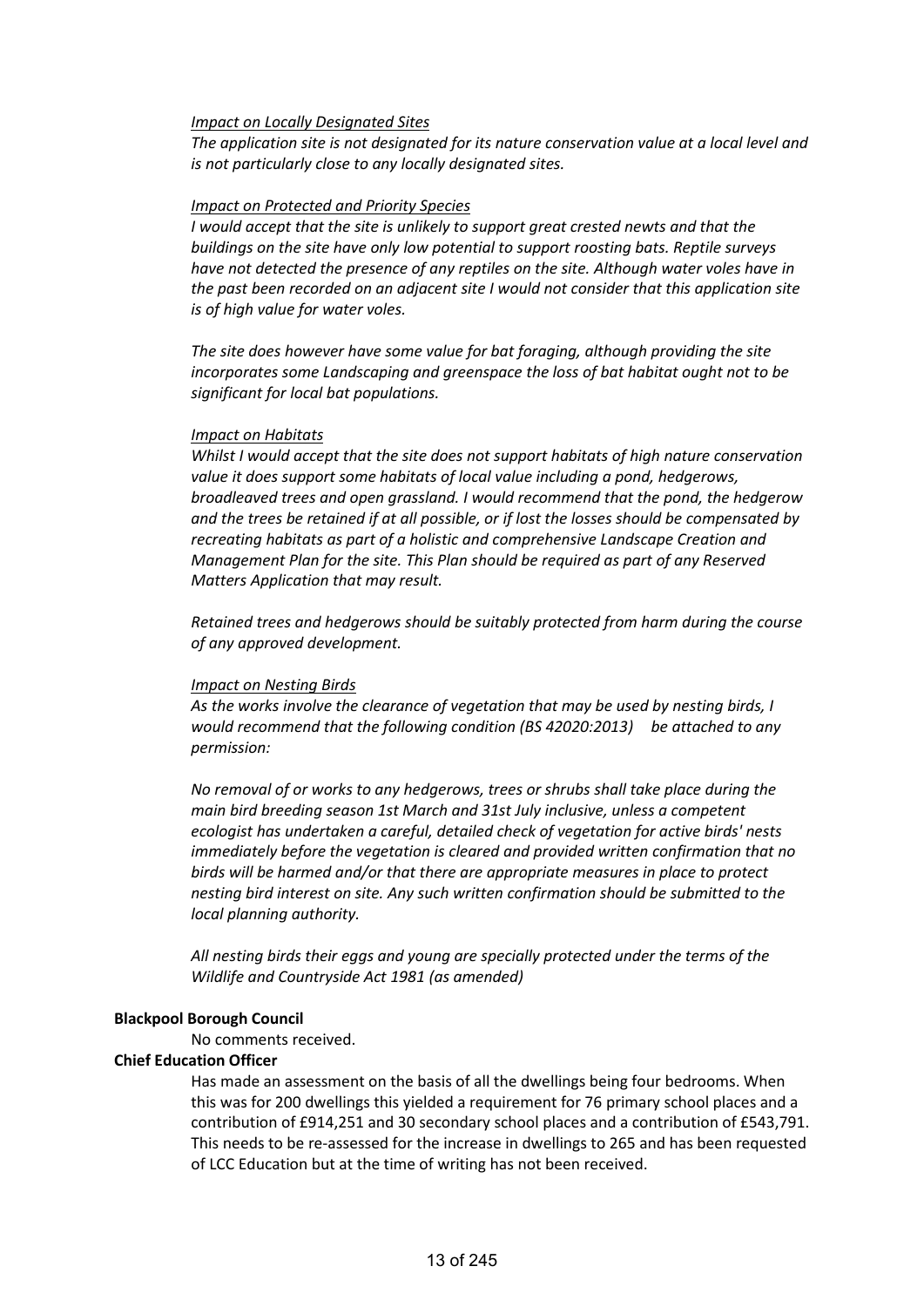# **Neighbour Observations**

| <b>Neighbours notified:</b>    | 26 February 2015                      |
|--------------------------------|---------------------------------------|
| <b>Amended plans notified:</b> | 14 September 2016                     |
| <b>Press Notice Date:</b>      | 12 March 2015                         |
| <b>Number of Responses</b>     | 3 to original plan 3 to revised plans |
| <b>Summary of Comments</b>     |                                       |

# Original plans comments

# Three letters of objections

- Contrary to policy SP2.
- Indicative layout detrimental to amenity.
- Emergency access on Old House Lane is a concern as not adopted and not suitable for heavy traffic.
- Increase in noise and vibration.
- Increase in traffic flow.
- Inappropriate access from Boardman's Way parking on streets.
- No local bus service in area.
- Impact on wildlife.

# Revised plans comments

Two letters of objection one of support

- Emergency access to Old House Lane is not suitable and is concern it will be used as a short cut and used for parking.
- No houses on plans so don't know if I am going to be overlooking or if they will be in character.
- Drainage and flooding issues.
- Object to change from greenbelt land.
- No details of how emergency access will be controlled.
- Change to character of old house lane.
- The revised plan is much better particularly if the road running from Blackpool and Fylde Industrial Estate/Peel Centre can be connected up to Whitehills at the top of Brooklands Way at some stage
- The plots off Brooklands Way and Westby Close are more trade/retail driven, particularly now the convenience store is up and running and following the completion of the sale of the site adjacent to B&Q to Wren Kitchens. It makes sense to access residential from this side rather than driving through office and industrial units and also allows for a more reasonable landscape buffer splitting the two areas. The previous plan had gardens backing directly on to commercial units which was a bit odd.
- The proposed employment parcel squares off the business park nicely with potential to link through from Plumpton Close.

# **Relevant Planning Policy**

# **Fylde Borough Local Plan:**

EP11 Building design & landscape character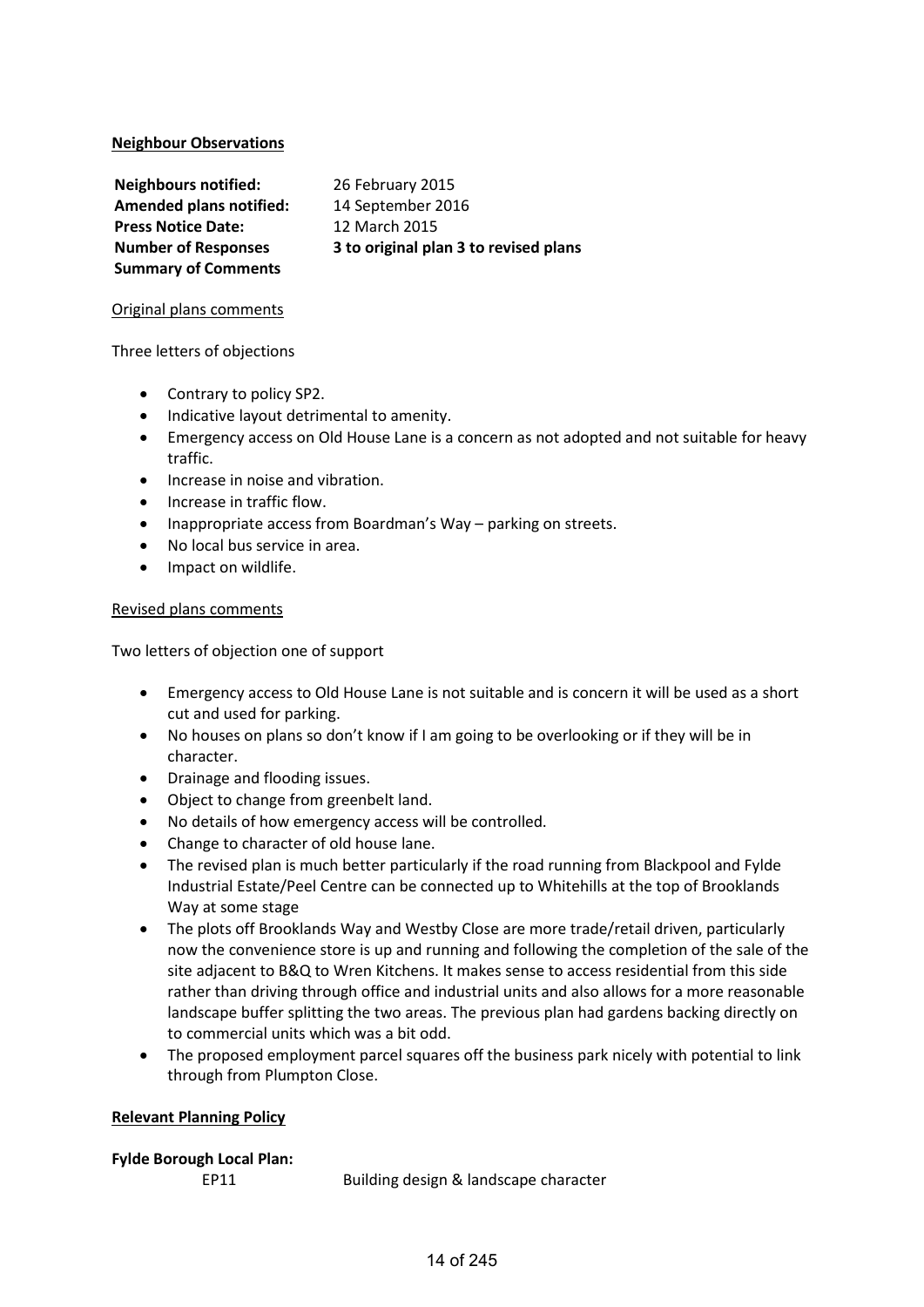|                  | Landscaping of new developments                                                                               |
|------------------|---------------------------------------------------------------------------------------------------------------|
|                  |                                                                                                               |
|                  | Protected species                                                                                             |
|                  | Protection of agricultural land                                                                               |
|                  | Pollution of surface water                                                                                    |
|                  | Pollution of ground water                                                                                     |
|                  | Development and waste water                                                                                   |
|                  | Development control criteria for new housing proposals                                                        |
| SP <sub>02</sub> | Development in countryside areas                                                                              |
| TREC17           | Public Open Space within New Housing Developments                                                             |
|                  |                                                                                                               |
| NP <sub>1</sub>  | Presumption in favour of Sustainable Development                                                              |
| M1               | Master planning the Strategic Locations for Development                                                       |
| SL <sub>2</sub>  | Fylde-Blackpool Periphery Strategic Location for Devt                                                         |
| GD1              | Settlement Boundaries                                                                                         |
| GD <sub>6</sub>  | Promoting Mixed Use Development                                                                               |
| GD7              | Achieving Good Design in Development                                                                          |
| EC1              | Overall Provision of Empt Land and Existing Sites                                                             |
| H1               | Housing Delivery and the Allocation of Housing Land                                                           |
| H <sub>2</sub>   | Density and Mix of New Residential Development                                                                |
| H <sub>4</sub>   | <b>Affordable Housing</b>                                                                                     |
| INF1             | Service Accessibility and Infrastructure                                                                      |
| INF <sub>2</sub> | <b>Developer Contributions</b>                                                                                |
| ENV4             | Provision of New Open Space                                                                                   |
|                  | EP14<br>EP19<br><b>EP22</b><br>EP23<br><b>EP24</b><br><b>EP25</b><br><b>HL02</b><br>Fylde Local Plan to 2032: |

## **Other Relevant Policy:**

| NPPF: | <b>National Planning Policy Framework</b>  |
|-------|--------------------------------------------|
| NPPG: | <b>National Planning Practice Guidance</b> |

# **Site Constraints**

**Fylde** 

Within countryside area Article 4 direction

# **Environmental Impact Assessment**

This development does not fall within Schedule 1 or 2 of the Town and Country Planning (Environmental Impact Assessment) (England and Wales) Regulations 2011 as amended.

# **Comment and Analysis**

The main issues that need to be considering this proposal are;

Principle of the development/Impact on character of the area Residential amenity Highways Flood risk and drainage Ecology Public open space Education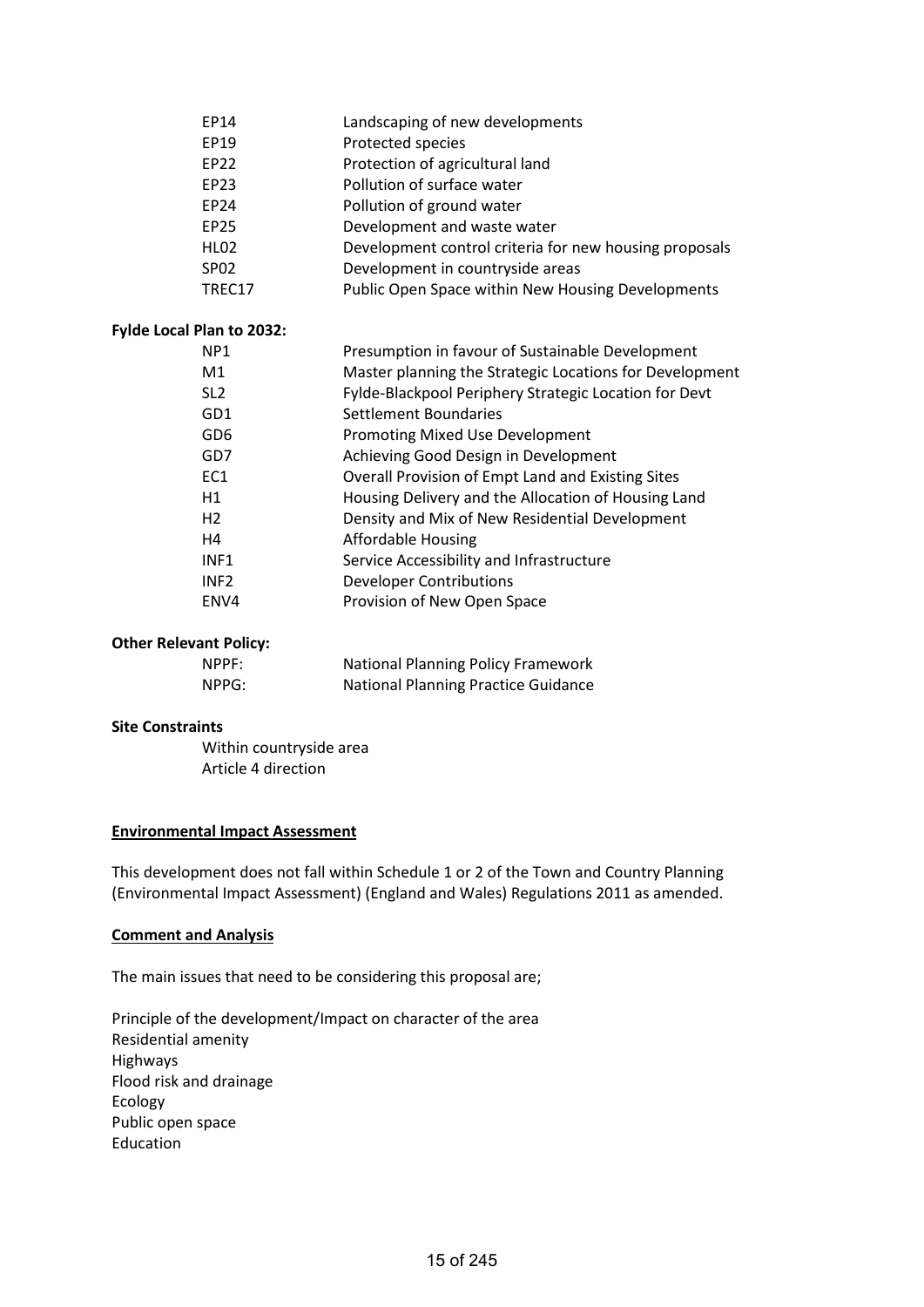# **Principle of the development**

# Policy background

Section 38(6) of the Planning and Compulsory Purchase Act 2004 provides that: 'if regard is to be had to the Development Plan for the purpose of any determination to be made under the planning acts, the determination must be made in accordance with the plan unless material considerations indicate otherwise.' The first test, and the statutory starting point, is whether the application is 'in accordance with the plan'. This has been reinforced by the National Planning Policy Framework (NPPF) which refers, at paragraph 14, to the need for applications that accord with the development plan to be approved without delay.

The statutory development plan in this case comprises the saved policies of the Fylde Borough Local Plan (2005). In addition the National Planning Policy Framework is a key material consideration. In accordance with the NPPF 'due weight' should be given to the relevant saved policies within the Local Plan and the weight given to these policies depending upon the degree of consistency with the NPPF. The starting point for determining this applications therefore remains the saved polices of the Local Plan. If there is a conflict between these saved policies and the NPPF, the NPPF takes precedence, however it should be read as a whole and in context. In accordance with paragraph 215 of the National Planning Policy Framework (NPPF) 'due weight' should be given to the relevant saved policies in the FBLP, the weight given dependent on the degree of consistency with the NPPF.

The saved policies of the now dated FBLP will be replaced by the emerging Fylde Local Plan to 2032 which has recently been submitted to the Planning Inspectorate, and so has some weight. Policy SL2 designates this site as part of the Blackpool Periphery strategic location for development as a mixed use site, with the site proposed to include residential and employment land. Although this policy does not have full weight in the decision making process, policies in the emerging Local Plan are a material consideration.

The starting point in determining planning application remains the saved policies of the Local Plan. If there is a conflict between these policies and the NPPF then the NPPF should take precedence but be read as a whole and in context. The NPPF is a material consideration in planning decisions and should be given considerable weight. Thus, the statutory starting point is the development plan and development that accords with an up-to-date Local Plan should be permitted, unless material considerations indicate otherwise. The NPPF seeks sustainable development. Paragraphs 7 and 8 of the NPPF explain that there are three dimensions to sustainable development - economic, social and environmental - which are mutually dependant, so that gains in each should be sought jointly and simultaneously.

# Need for residential development

Under the Fylde Borough Local Plan the whole of this application site is outside of any settlement boundary in Fylde and is land allocated as open countryside under Policy SP2. This Policy restricts the majority of development to preserve its rural character, with the exceptions generally limited to agricultural or other such uses. New residential development, retail and commercial development as proposed is clearly contrary to this Policy and so it is important to assess whether there are any material considerations that would justify overruling this Policy objection. If there are not then a reason for refusal because of the conflict with the Local Plan allocation would be appropriate. It is accepted that the FBLP is dated, work has been going on for some time on the emerging Local Plan, including where major strategic housing sites will be located. The application site is proposed within Policy SL2 – The Blackpool Periphery Strategic Location to be a mixed use development. The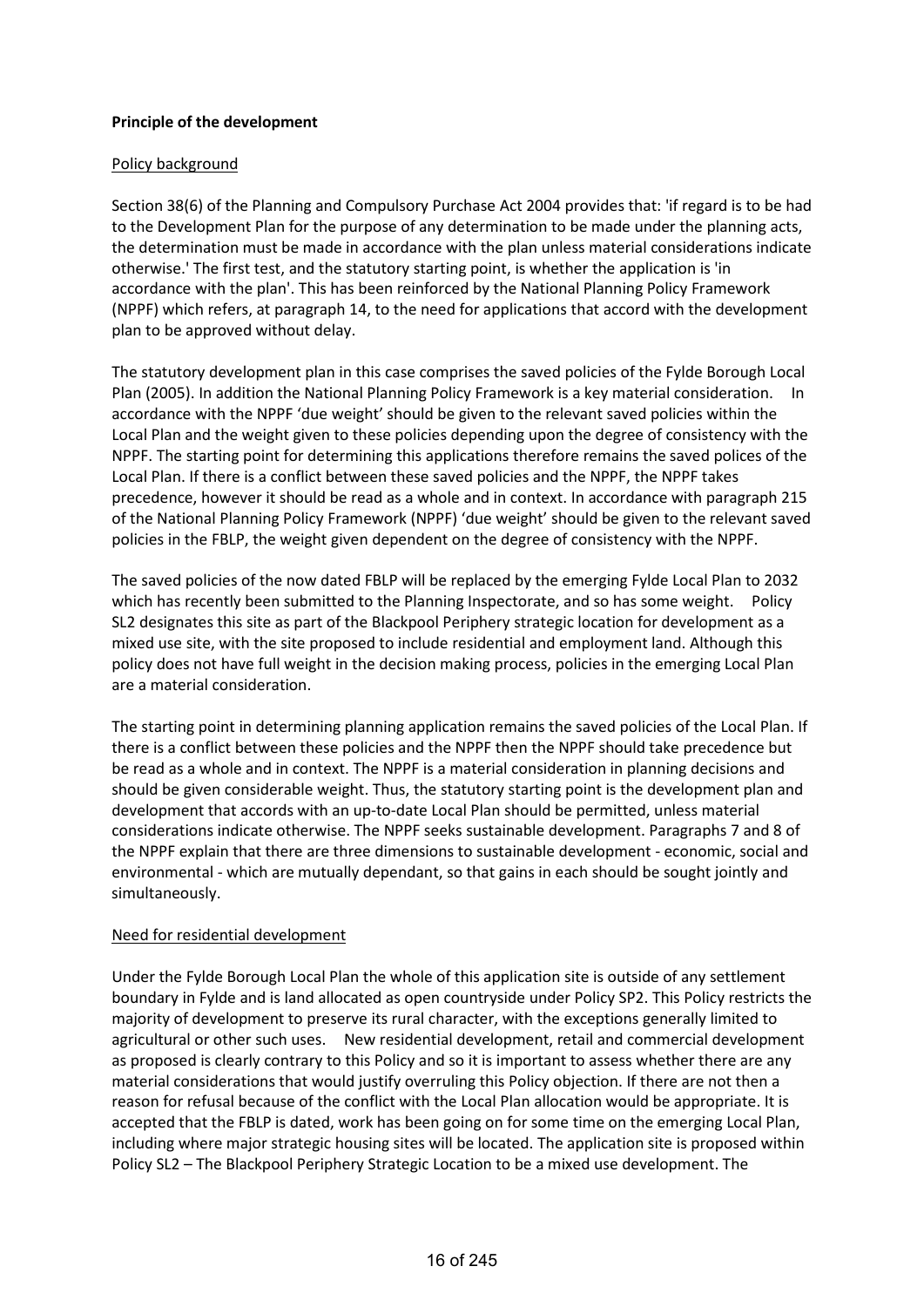principle of the development proposed is, therefore, in line with the site's allocation in the emerging Local Plan and would thus comply with that aspect of the development plan, however the split between employment and residential uses needs to be considered.

The NPPF states that there is a need for the planning system to perform an economic, social and environmental role. In a social role, it is necessary that the planning system supports strong, vibrant healthy communities by providing the supply of housing required to meet the needs of present and future generations that reflects the community's needs. Local circumstances need to be taken into account. There is a presumption in favour of sustainable development and local planning authorities are urged to approve, without delay, development proposals that accord with the development plan. It advises that decision takers at every level should seek to approve applications for sustainable development where possible.

In section 6 of the NPPF 'Delivering a wide choice of high quality homes', it requires the significant boosting of housing and that local authorities should use their evidence base to meet the full objectively assessed needs for market and affordable housing in the housing market area. For market and affordable housing a five year supply of land should be maintained. Housing applications should be considered in the context of the presumption in favour of sustainable development (paragraph 47). Applying this policy context to the development requires considering the NPPF as a whole and assessing the weight which should be applied to SP2 and also considering the sustainability of the development and the balance of any positive or adverse impacts, within the NPPF context of seeking to boost housing supply and economic growth.

The NPPF requires that local planning authorities provide for housing land equivalent to at least a 5 year supply of the council's housing target. The Council's emerging housing figure is 370 dwellings per annum and the latest assessment of this from March 2016 confirms that the Council is unable to demonstrate the required 5 year supply of housing. The presumption in para 14 of NPPF is therefore activated and this is a strong factor to be weighed in favour of residential development proposals. If a scheme is considered to deliver sustainable development and not have any adverse impacts that would significantly and demonstrably outweigh the benefit in housing supply, that guidance is clear that planning permission should be granted. There is, therefore, a need to assess whether this particular proposal delivers housing at a scale and location that is sustainable, and if there are any other relevant factors to outweigh its development.

# Does the proposal deliver sustainable development?

It is a basic planning principle that development should be directed to the most appropriate location, and the NPPF requires development to be sustainable. This is explained throughout the NPPF with its 'presumption in favour of sustainable development' which includes the economic, social and environmental sustainability of development. The sustainability of the location is a key aspect of this. The development is situated in close proximity to junction 4 of the M55 motorway and is also situated close to the route of a bus service and another cycle routes & pedestrian links. The proposal is for housing and employment in an area where housing development is already taking place all around the site and is also situated adjacent to the Whitehills employment area. A shop is located on the employment site and also on the adjacent Wainhomes site which is currently being development. This combination of uses in close proximity to each other also offers the potential for a reduction in travel between the home, work and small scale convenience shopping. The development would not have any direct adverse impact on the built form of the nearest settlements, which is essentially the urban area of Blackpool. Also, there is potential for the additional residents that would accrue from this development to bring economic benefits to the nearest town and local centres and increased patronage of community facilities. Therefore, it is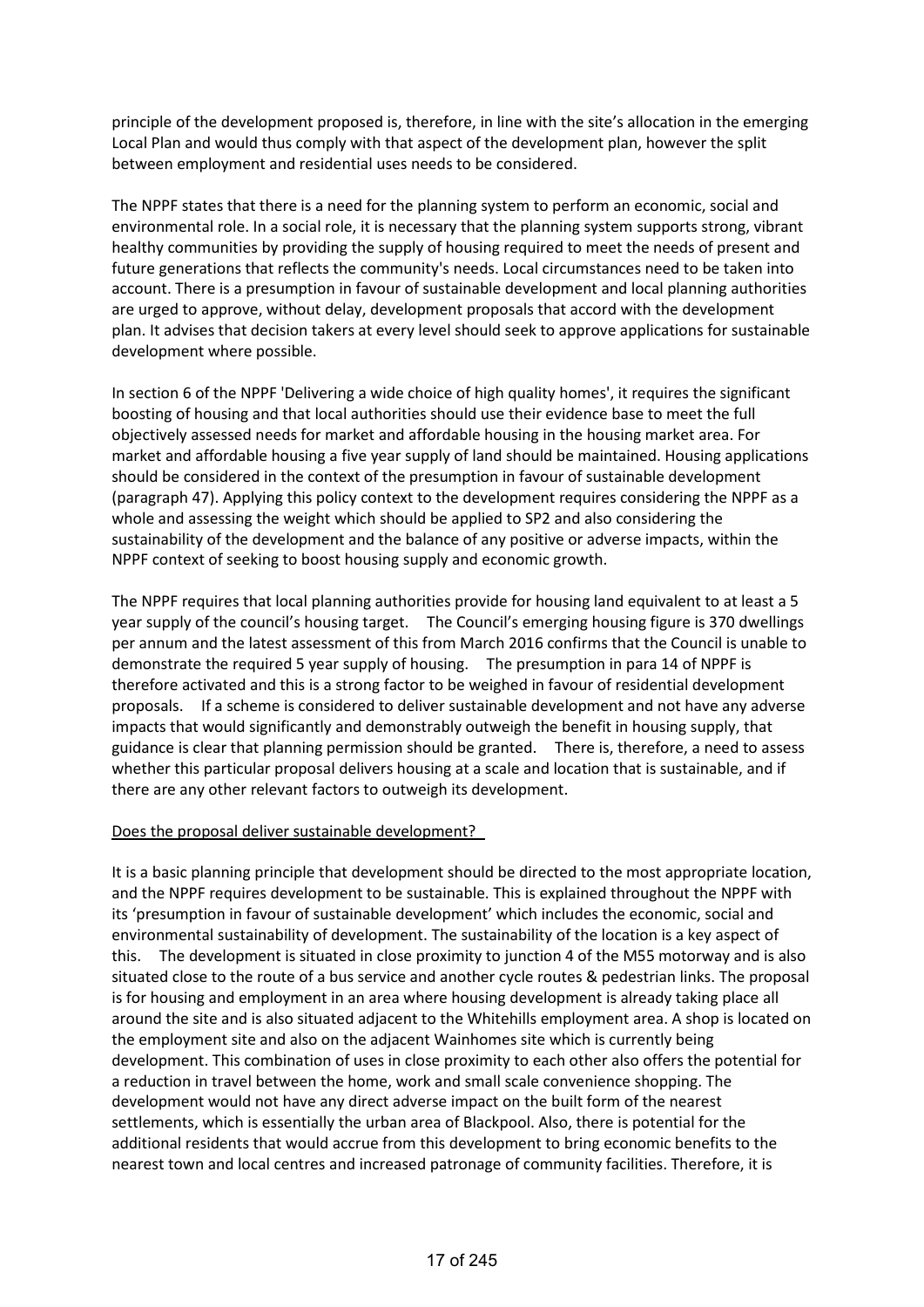considered that the proposal amounts to a sustainable form of development. Previous appeals and applications have been allowed in the vicinity of the site, and these sites having been considered by Inspectors to be situated in a sustainable location. This has resulted in the formation of dwellings in this area and it is considered that the proposal will help to form critical mass that will help support other services such as bus services as required by LCC Highways and dealt with below and other local facilities. Therefore whilst the application would be contrary to Policy SP2 of the Local Plan in this instance there is greater weight to be given to the NPPF due to the site's sustainable location and the NPPF's housing objectives and presumption in favour of sustainable development.

# Mix of residential and employment uses

The proposed mix of employment and residential uses is considered acceptable. Site MUS1 –Cropper Road East within policy SL2 – The Blackpool Periphery Strategic Location of the plan to 2032 outlines that the site should be capable of delivering 451 dwellings within the plan period and providing 5.7 hectares of employment land. As this application provides 265 dwellings and 1.5 hectares of employment land and other applications have provided 0.48ha of employment land within the allocation and approximately 2ha of land remains means that the overall objective of 5.7ha would be unmet as outlined in the Economic Development Officers response above. The use of all that land for employment would result in approximately a shortfall of 0.7 ha. This shortfall is considered acceptable when considering the application sites constraints with regard to access to the site, the overhead cables easement requirements, existing dwellings located within the site which need to be respected and the need for a landscaped buffer between residential and employment uses. The coucnil's requirement to meet housing supply requirements is also a key consideration here. The outcome is that the layout being considered for determination is the most appropriate as it is not inappropriately accessed off Boardmans Way as originally proposed, with both employment and residential uses accessed of Westby close and a buffer provided between the two uses and existing and proposed dwellings. The cable easements means areas under them cannot be developed and the existing dwellings and private roads mean that employment uses cannot be constructed near to them. The employment parcel is appropriately located to the south of the residential area adjacent to existing employment uses. Furthermore the proposed allocation does not state explicitly where the employment and residential areas should be. It is important that the 1.5 ha of employment land is included as part of the application as employment land and offices are still required at the site and having permission in place is necessary to see the sites development in accordance with the emerging Local Plan.

# Impact of development on character of area

Whilst the principle of the development is accepted another issue is the impact of the development visually on the character of the area. In this case the application site consists of agricultural land which has effectively been sterilised by surrounding developments. The NPPF states that the intrinsic character and beauty of the countryside should be recognised however in this case the site is not an area designated for its landscape quality and furthermore the application site is located north of an employment site with further developments to the west under construction. It has to be acknowledged that the development will have some impact on the character of the area however it is considered that the degree of harm will be very limited. The site is effectively contained visually by surrounding development and as such will not appear unduly intrusive in views from any direction, this was also considered when allocating the site in the Local Plan to 2032. The indicative layout shows the provision of POS and landscaping on the sites southern boundary which will help to soften the developments appearance. This application effectively fills the gap between developments already permitted. It is not considered the development will have a significant site visual impact, it will be well contained and surrounded by residential dwellings and existing landscape features.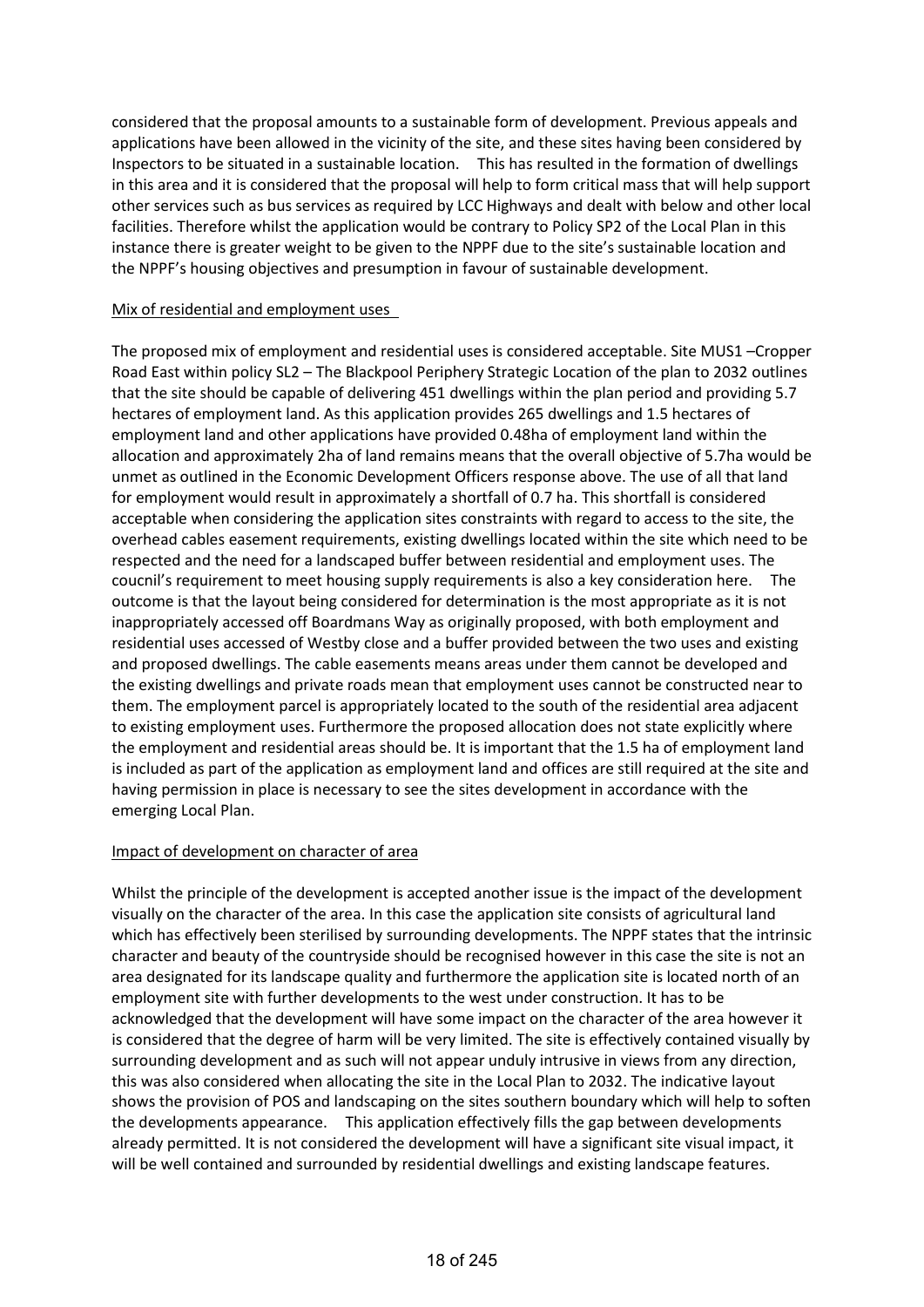# Principle of development summary

It is considered that the proposed development in this location is sustainable and complies with the three dimensions of sustainability outlined in the NPPF. Whilst contrary to the adopted Local Plan countryside allocation this plan is outdated and the site is proposed to be allocated as a mixed use site in the Local Plan to 2032 which adds weight to the principle in favour of development. This development is for 265 dwellings and 1.5 hectares of employment land which is considered appropriate. The proposal would comply with the NPPF requirement that housing applications should be considered in the context of the presumption in favour of sustainable development. Furthermore, Fylde is not able to demonstrate that it currently has a 5 year supply of housing which is a material consideration of weight in favour of the proposal. The proposal would, therefore, contribute to meeting this identified need for dwellings in the emerging Local Plan and the housing supply for the Borough as a whole as well as providing employment land for which the allocation requires. The site is considered to be a suitable location for development and the development is acceptable in principle.

# **Layout/Residential amenity**

The application is an outline application with all matters reserved asides for access into the site. Appearance, layout and scale are matters reserved for future consideration however the illustrative masterplan submitted shows the access road for the site to be taken from Westby Close and as access is a detailed matter it is inevitable that this layout will be the one in the Reserved Matters application. Located to the north of this access is the residential element and to the south the employment land, with a landscaped buffer around the access road. Shown on the plan are emergency accesses to Boardmans Way, and pedestrian, cycle and emergency accesses to Old House Lane and the adjacent Wainhomes site which is also proposed to be a bus gate controlled connection. The layout is considered acceptable in terms of the principle of establishing the locations of residential and employment development, but the detailed Reserved Matters will need to carefully consider siting and landscaping. Furthermore the principle of accessing a residential site through an employment site is not one that would normally be accepted as good planning, however the site has been allocated for mixed use development and the existing highways network surrounding the site means that the proposed access is the only realistic viable option. In order to make this route acceptable it is considered appropriate that the scheme makes a contribution of £1000 per dwelling to the Whitehills Business Park Environmental Improvements scheme. This scheme including signage and wayfinding, improved street lighting, boundary treatments, tree planting, greases verges being enhanced and significant public art. This contribution will serve to enhance the arrival route to the residential site. The contribution of £1000 appropriate and can be justified through the adopted Local Plan and the emerging Local Plan which is due to be adopted March next year. This will therefore be part of the heads of terms to the 106 legal agreement.

# **Highways**

The application has been made in outline with access a detailed matter for consideration. It is proposed that the site will be accessed from Westby Close, which is linked to Brooklands Way via Hallam Way which is the main road that runs through the site. Both uses are proposed to be taken via this route with emergency, bus and pedestrian access proposed to Old House Lane, Boardmans Way and the adjacent Wainhomes residential site. The provision and details of these accesses will need to be subject to the condition. LCC Highways have considered the application and raise no objection. They have commented at length with regard to the submitted Transport Assessment which is reported above, and state that the proposal in this application will create less highways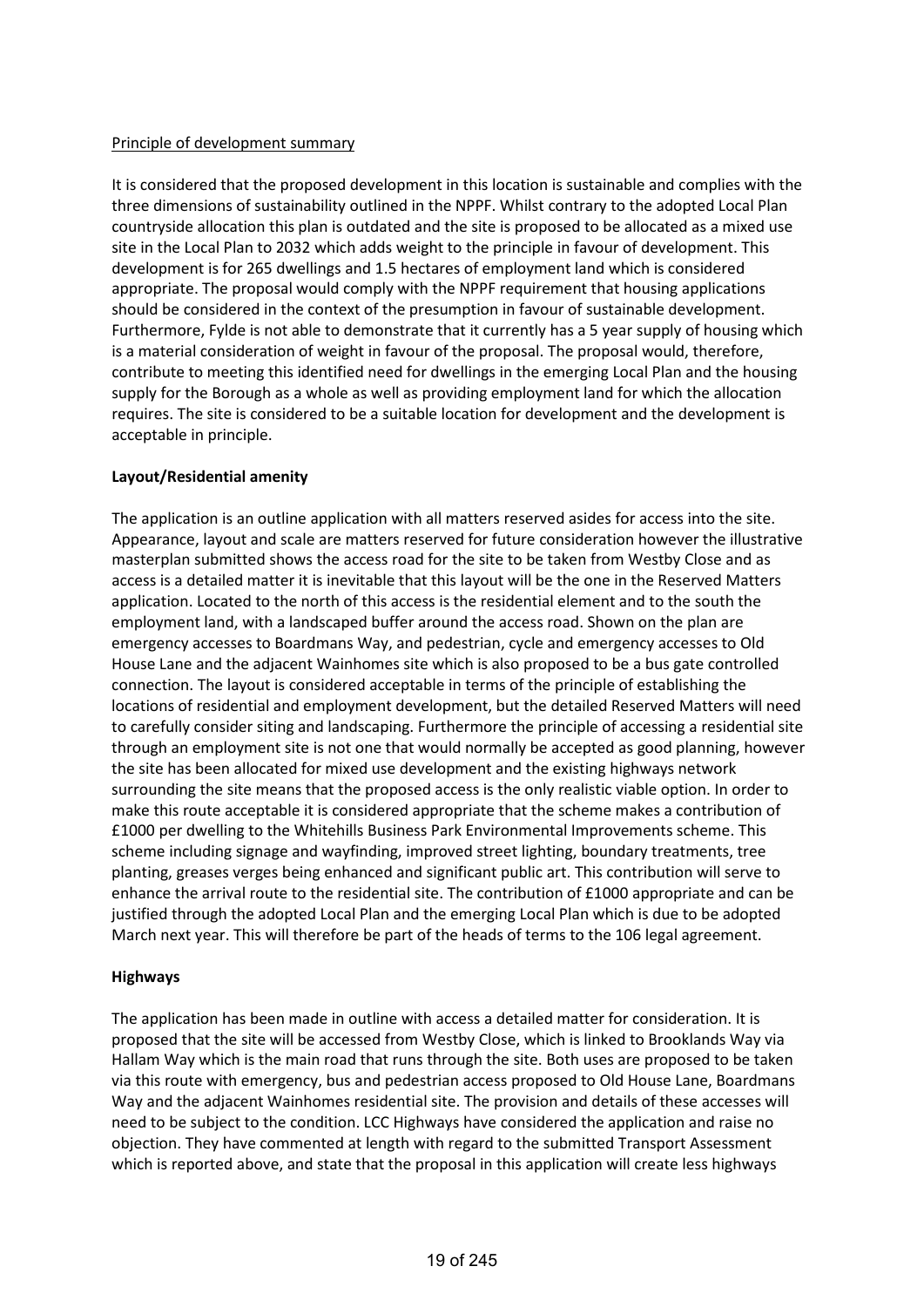movements than the original submission of less residential and more employment land. They consider the access via Westby Close to be more appropriate than originally proposed via Boardmans Way due to the on street parking in that area. They consider that the site access to the site needs to be improved from a sustainable transport point of view in order to be sustainable development. The following mitigation measures are required in order to make the development acceptable from a highways point of view;

Improvement to Cropper Road/Whitehill Road/School Road Roundabout. Trigger point - occupation of 75th residential dwelling. Planning Contribution Request => £20,000

Improvement to the A583/Whitehill Road Traffic Signals. Trigger point - occupation of 50th residential dwelling. Planning Contribution Request => £50,000

Pedestrian and Cycle Improvements to enhance connectivity to the wider network. Trigger point occupation of 100th residential dwelling. Planning Contribution Request => £120,000

S106 - Public Transport. Trigger point – 1st payment of £120,000 on occupation of 50th residential dwelling (then second payment of £120,000 after a further 12 months). Funding contribution => £240,000

S106 - Travel Plan (TP). Trigger point – 1st occupation on site Funding contribution £18,000

S106 – Use of the site for provision as a compound for the M55 to Heyhouses Link Road.

S278 works – Main site access as a standard roundabout. The site access scheme should also include gateway treatment/traffic calming measures to residential areas. Trigger point - Prior to 1st occupation on site

S278 works - Jenny Lane Footpath Improvement Scheme. Provision of a 2m wide pedestrian footway on Jenny Lane for 160m (southeast side) from south of Old Houses Lane to tie in to existing footpath at Brunel Way roundabout (to include dropped kerbs over Old Houses Lane and other side road access points). This s278 scheme to include clearance of the overgrown vegetation to the existing footway at the junction of Old Houses Lane with Jenny Lane and a traffic management scheme/signing/marking scheme to reinforce the nature and limited access to Old Houses Lane. Trigger point - occupation of 75th residential dwelling

With these contributions/off site works and conditions to meet these requirements in place there are no highways issues with the application.

# **Flood risk and drainage**

The site is identified as being within an area designated on the Environment Agency's Flood Map as Flood Risk Zone 1. This is land defined as having a less than 1 in 1000 annual probability of flooding. All uses of land are regarded as appropriate within this zone. The application has been submitted with a FRA however this has not been updated to reflect the change in balance between the mix of residential and employment. As such the LLFA and EA have objected to the development. United Utilities have not objected. Clearly a technical solution to the drainage of the site can be developed so that surface water run off rates are restricted to greenfield rates and so that if infiltration is not possible water is discharged into a watercourse at a controlled rate using flow control devices to restrict flows and store water on site. However with the objections from the statutory drainage consultees it is considered appropriate for the recommendation be to delegate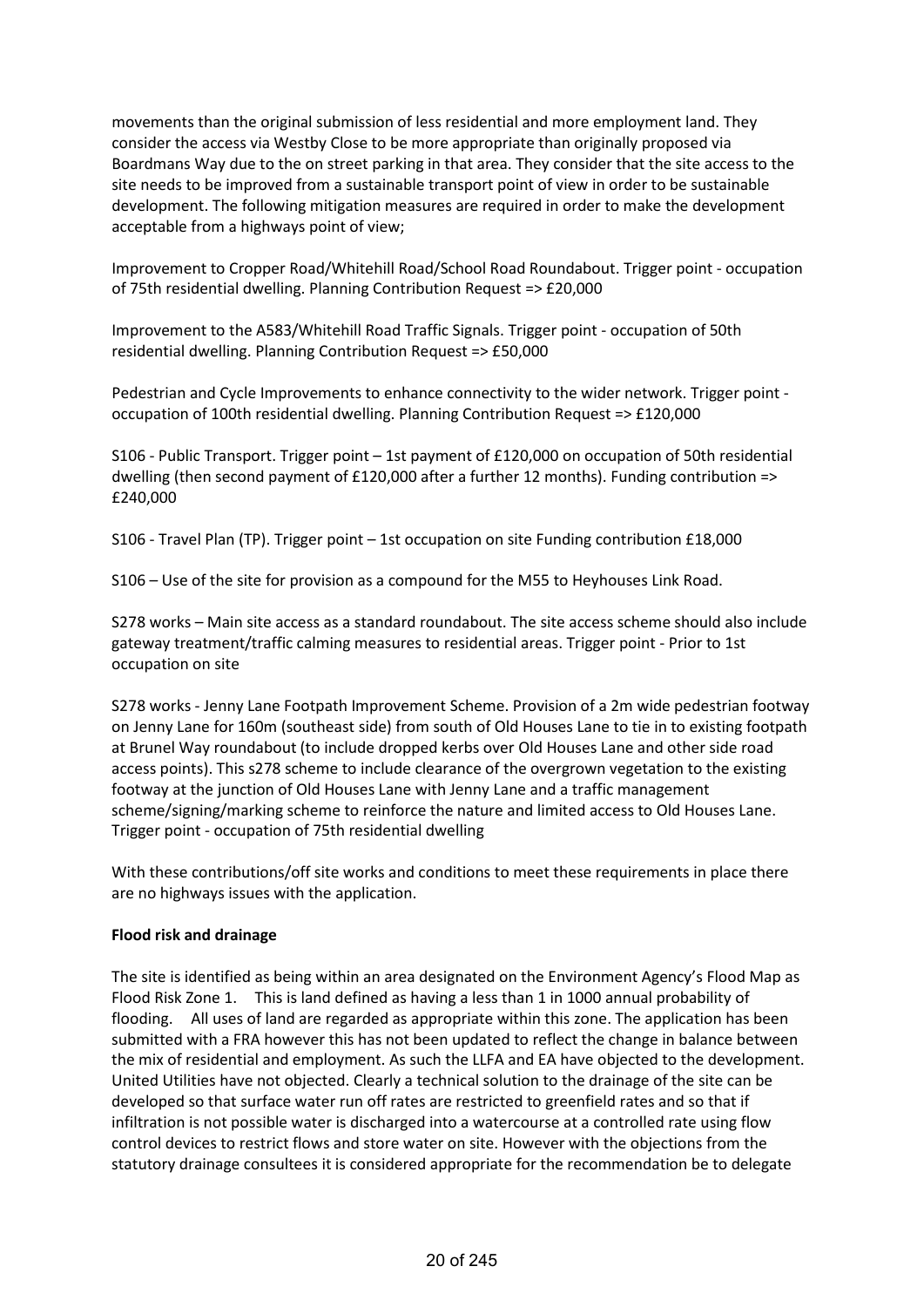the application to the Head of Planning and Regeneration to approve subject to the withdrawal of these objections from the EA and LLFA.

# **Ecology**

The application has been submitted with an ecological appraisal of the site. GMEU, the Council's ecologists, have considered the application and state that the surveys submitted in relation to the application as satisfactory and sufficiently up-to-date and that no further surveys need to be undertaken prior to deciding the application. They state that although the application site is within 5km of the Ribble and Alt Estuary SPA it is separated from the SPA by significant established built development. It is also close to roads and human habitation, such that they would not consider that the site will support any of the bird species for which the SPA has been designated in any significant numbers. The proposed development will not therefore cause any harm to the special interest of the SPA. GMEU accept that the site is unlikely to support great crested newts and that the buildings on the site have only low potential to support roosting bats. Reptile surveys have not detected the presence of any reptiles on the site. Although water voles have in the past been recorded on an adjacent site I would not consider that this application site is of high value for water voles. The site does however have some value for bat foraging, although providing the site incorporates some Landscaping and greenspace the loss of bat habitat ought not to be significant for local bat populations.

GMEU whilst accepting that the site does not support habitats of high nature conservation value it does support some habitats of local value including a pond, hedgerows, broadleaved trees and open grassland. They would recommend that the pond, the hedgerow and the trees be retained if at all possible, or if lost the losses should be compensated by recreating habitats as part of a holistic and comprehensive Landscape Creation and Management Plan for the site. This Plan should be required as part of any Reserved Matters Application that may result. Retained trees and hedgerows should be suitably protected from harm during the course of any approved development. As the works involve the clearance of vegetation that may be used by nesting birds, GMEU recommend that a condition preventing works during the bird breeding season.

Therefore with these conditions in place a scheme some degree of biodiversity enhancement will be possible in the development of the site. The report submitted shows there will not be any unacceptable effect on protected species or priority habitat subject to appropriate mitigation and compensation and conditions will be used to ensure this. It is considered that with mitigation the development of the site is acceptable.

# **Public open space**

The Local Plan requires that open space be provided on site in residential developments of this scale in line with the amount per plot detailed in Policy TREC17, with appropriate provision made for the on-going maintenance of this. The outline nature of the application means that there can be no clarity on this matter, however the illustrative layout shows areas of open space within the development. It is considered that the proposal could comply with Policy TREC17 and so no reason for refusal on this matter is justified.

# **Affordable Housing**

The Council's Strategic Housing team have confirmed that the findings of the Housing Needs Study remain valid and this indicates that there remains a shortage of affordable housing in all parts of the borough. If members are minded to approve the scheme, the Applicant will have to enter into a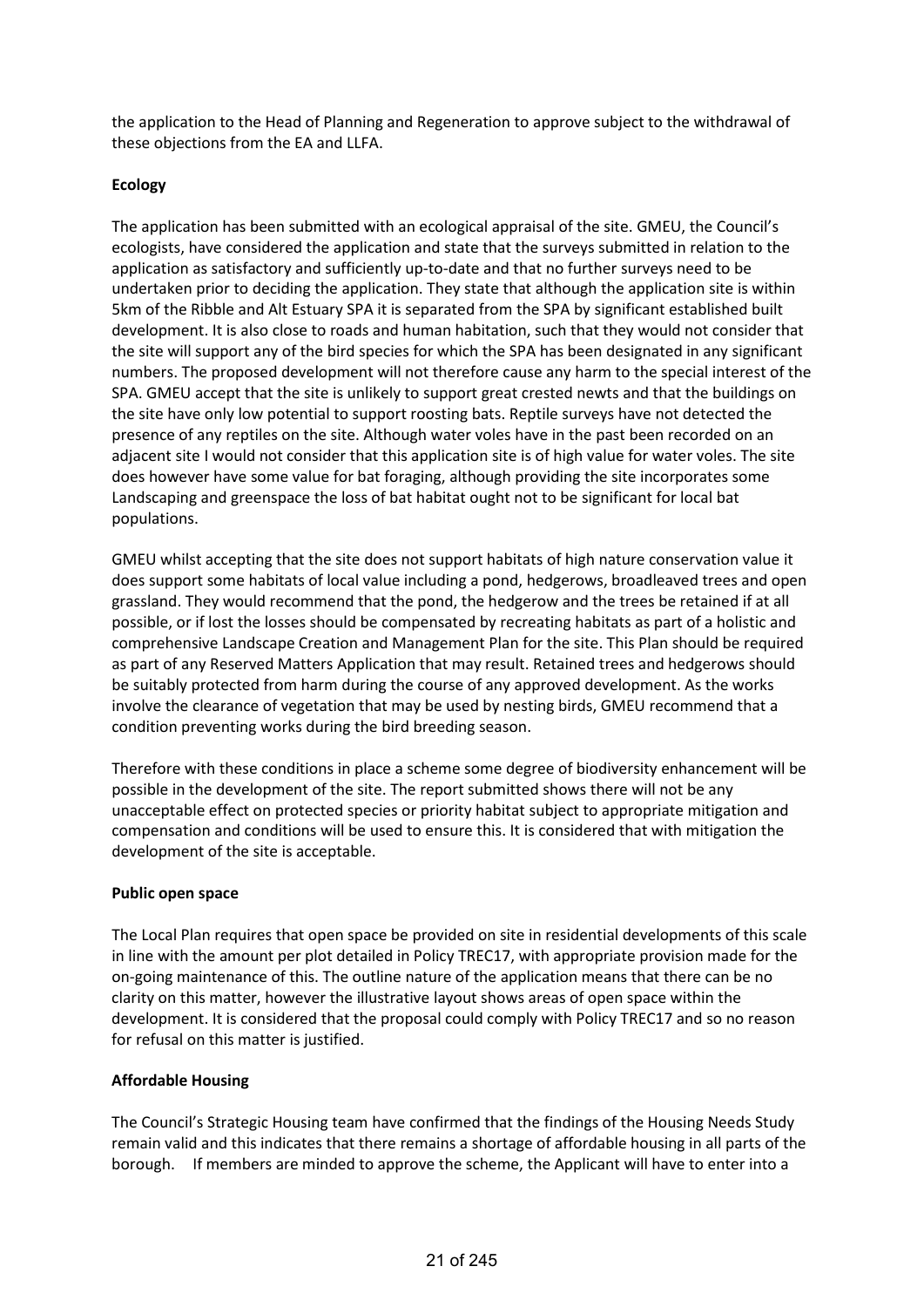section 106 agreement to ensure the provision of up to 30% of the properties as affordable dwellings, which would then be resolved through the usual reserved matters applications.

# **Education**

At the time of writing the report LCC Education have not commented on the revised application in terms of increased numbers, although from initial discussions it is expected that there will be a need to secure contributions to meet the education needs of the development,. Their views will be reported to members in the late observations and an appropriate contribution secured by legal agreement.

# **Conclusions**

The proposal is considered to form sustainable development, providing housing and employment land for which there is an identified need. The principle of the development is considered to be acceptable. There are no material considerations that could justify a refusal of the application however it is considered that amendments to the submitted layout are necessary and for that reason it is recommended that approval of the application be delegated to the Head of Planning.

# **Recommendation**

That the decision on the application be delegated to the Head of Planning and Regeneration, with any decision to grant planning permission being subject to the following and any variation of these which the Head of Planning & Regeneration considers to be appropriate:

- Submission of a satisfactory drainage scheme for the site and the withdrawal of objections to the site drainage arrangements from the Environment Agency and Lead Local Flood Authority
- the completion of a Section 106 agreement in order to secure necessary infrastructure works
- a series of planning conditions

# Suggested Heads of Terms of s106 Agreement

- provision, retention and operational details for 30% of the proposed dwellings to be affordable properties,
- a financial contribution of up to £1000 per dwelling towards public realm improvements on Whitehills estates
- a financial contribution to be determined towards primary and secondary education
- Improvement to Cropper Road/Whitehill Road/School Road Roundabout. Trigger point occupation of 75th residential dwelling. Planning Contribution Request => £20,000
- Improvement to the A583/Whitehill Road Traffic Signals. Trigger point occupation of 50th residential dwelling. Planning Contribution Request => £50,000
- Pedestrian and Cycle Improvements to enhance connectivity to the wider network. Trigger point - occupation of 100th residential dwelling. Planning Contribution Request => £120,000
- Public Transport. Trigger point 1st payment of £120,000 on occupation of 50th residential dwelling (then second payment of £120,000 after a further 12 months). Funding contribution => £240,000
- Travel Plan (TP). Trigger point 1st occupation on site Funding contribution £18,000
- Use of the site for provision as a compound for the M55 to Heyhouses Link Road construction.

The agreement will be expected to meet the full amounts quoted above in all cases, unless a viability appraisal has been agreed with the Local Planning Authority.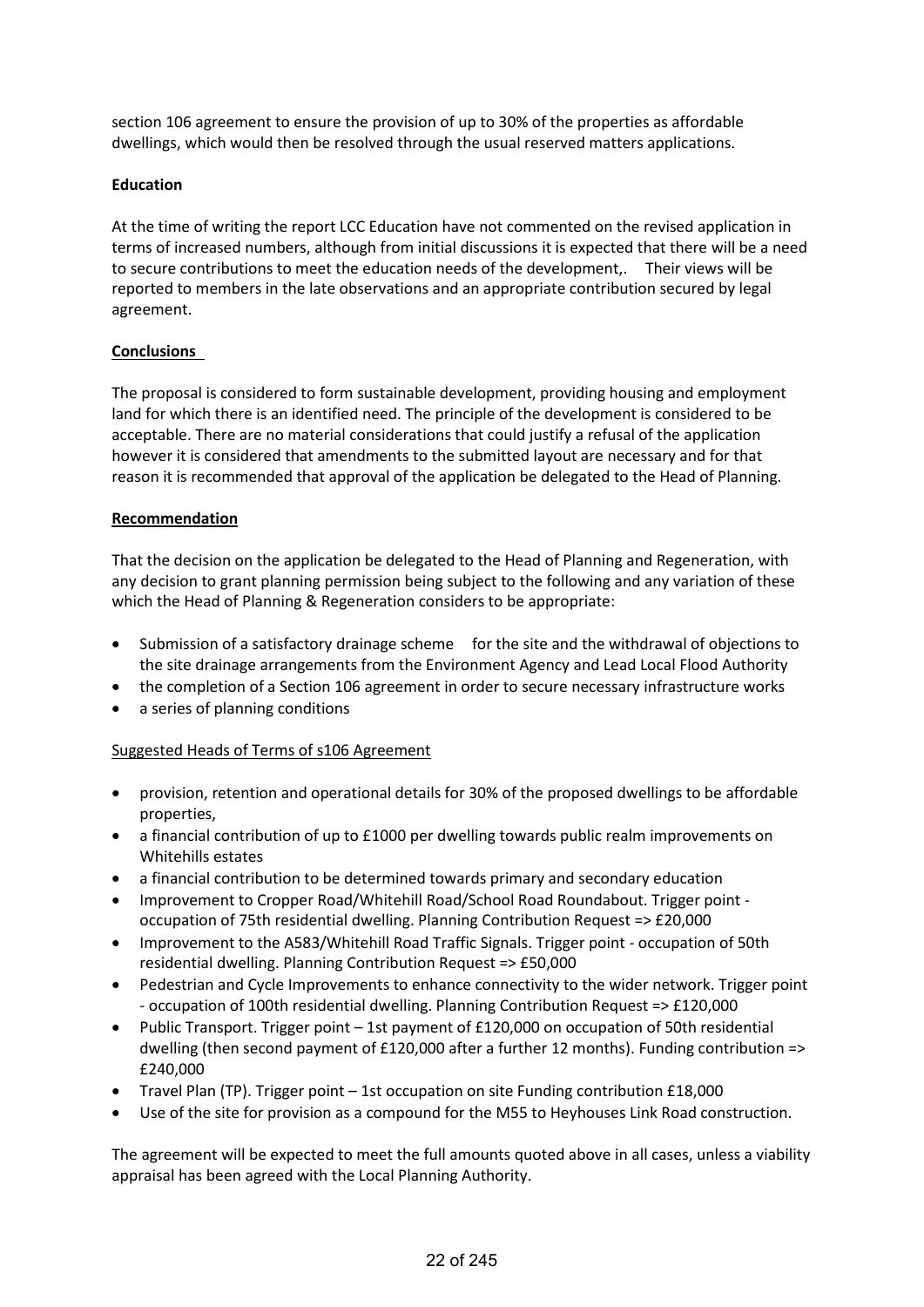## Suggested Planning Conditions

1. A subsequent application for the approval of reserved matters must be made not later than the expiration of three years beginning with the date of this permission and the development must be begun not later than whichever is the later of the following dates:

[a] The expiration of five years from the date of this permission;

or

[b] The expiration of two years from the final approval of the reserved matters, or in the case of approval on different dates, the final approval of the last such matter approved.

Required to be imposed pursuant to Section 92 of the Town and Country Planning Act 1990.

2. Before any development is commenced (a) reserved matters application(s) must be submitted to and approved by the Local Planning Authority in respect of the following reserved matters:

Nos. (1,2,3 & 5 )

| (Reserved matters are:- | 1. | Layout      |
|-------------------------|----|-------------|
|                         | 2. | Scale       |
|                         | 3. | Appearance  |
|                         | 4. | Access      |
|                         | 5. | Landscaping |
|                         |    |             |

This permission is an outline planning permission and details of these matters still remain to be submitted.

3. Prior to the commencement of the development hereby approved, a scheme shall be submitted to and approved in writing by the Local Planning Authority which shall demonstrate how the infrastructure including the proposed vehicular access and services to the proposed employment land shall be delivered. Full details of the proposed pedestrian, emergency accesses and bus gates and how they will be delivered, controlled and maintained shall also be submitted. This scheme shall be implemented to the satisfaction of the Local Planning Authority, prior to the occupation of the first dwelling.

In order to ensure a satisfactory comprehensive development of the whole site.

4. A detailed scheme of landscaping for the proposed landscape buffer shall be submitted to and approved in writing by the Local Planning Authority, prior to construction of the development hereby approved. The landscaped buffer shall be implemented simultaneously with the residential development to the satisfaction of the Local Planning Authority and maintained in perpetuity.

To ensure a satisfactory standard of development.

5. No development shall take place until a plan detailing the protection and/or mitigation of damage to populations of Water Vole, a protected species under The Wildlife and Countryside Act 1981 as amended and their associated habitat during construction works and once the development is complete. Any change to operational, including management, responsibilities shall be submitted to and approved in writing by the local planning authority. The Water Vole protection plan shall be carried out in accordance with a timetable for implementation as approved.

Reason: This condition is necessary to protect the Water Vole population and their habitat within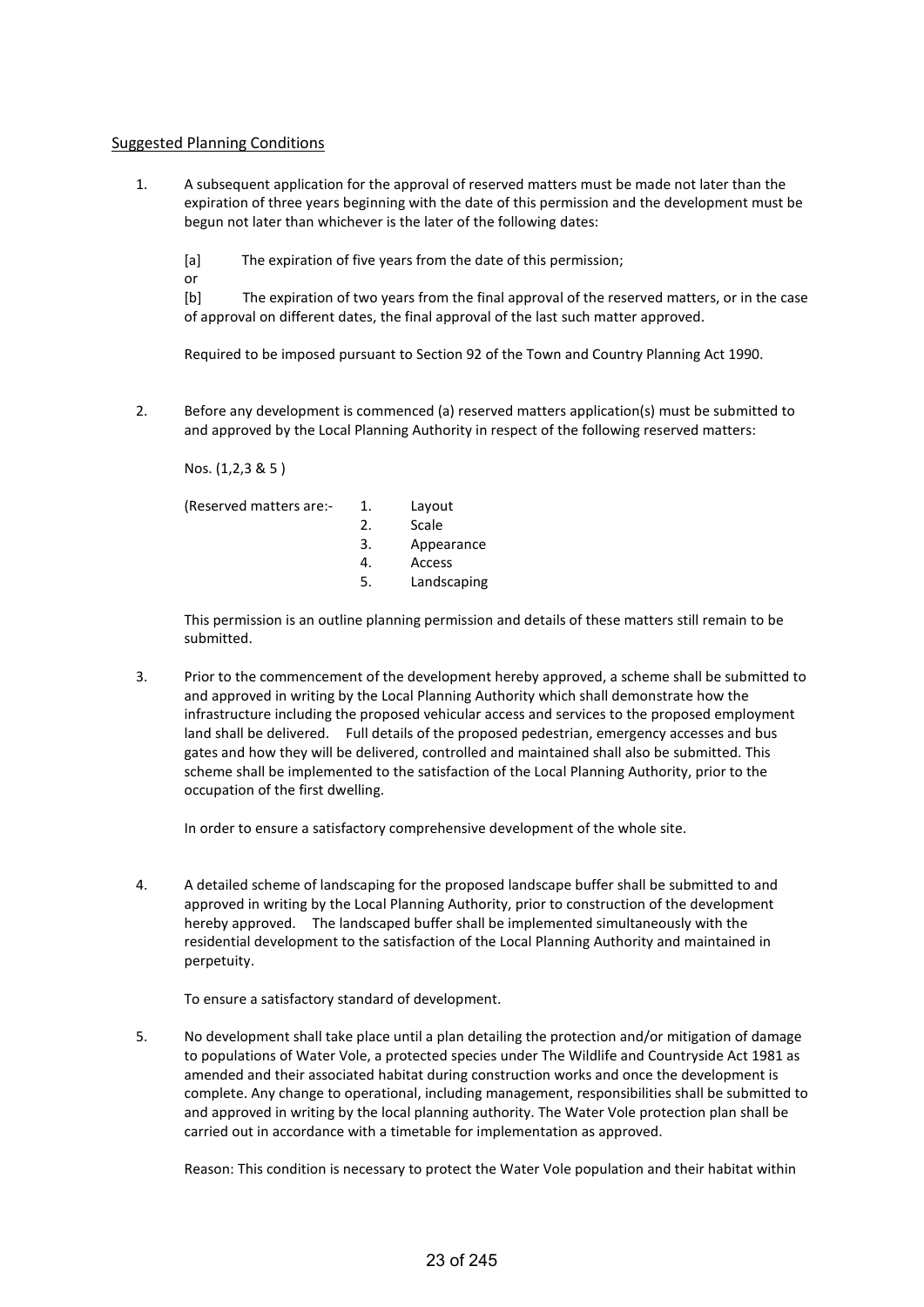and adjacent to the development site. Without it, avoidable damage could be caused to the nature conservation value of the site.

- 6. No development shall take place until a landscape creation and management plan, including longterm design objectives, management responsibilities and maintenance schedules for all landscaped areas (except privately owned domestic gardens), shall be submitted to and approved in writing by the local planning authority. The landscape management plan shall be carried out as approved and any subsequent variations shall be agreed in writing by the local planning authority. The scheme shall include the following elements:
	- detail extent and type of new planting (NB planting to be of native species)
	- details of maintenance regimes
	- details of any new habitat created on site
	- details of treatment of site boundaries and/or buffers around water bodies
	- details of management responsibilities

Reason: In order to ensure the protection of wildlife and supporting habitat and secure opportunities for the enhancement of the nature conservation value of the site in line with national planning policy.

7. The reserved matters application shall retain all existing lengths of hedgerow within the proposed residential development area except for where their removal is required for the formation of access points, pavements/cycleways & visibility splays or in other limited circumstances where an equivalent or greater length or hedge is provided as a replacement and has been previously agreed in writing by the Local Planning Authority. No removal, relaying or works to existing hedgerows shall be carried out between March and August inclusive in any one year unless otherwise agreed in writing by the Local Planning Authority.

Reason: In order to protect habitats which have the potential to support breeding birds.

8. Prior to any development activity commencing, retained trees, either individually or, where appropriate, as groups, will be protected by erecting HERAS fencing at the Root Protection Areas (RPAs) identified in the arboricultural survey.

Within, or at the perimeter of, these root protection areas, all of the following activities are prohibited:

- Lighting of fires;
- Storage of site equipment, vehicles, or materials of any kind;
- The disposal of arisings or any site waste;
- Any excavation;
- The washing out of any containers used on site.

HERAS fencing must not be removed or relocated to shorter distances from the tree without the prior agreement of the Local Planning Authority. Any work to retained trees to facilitate development or site activity must (a) be agreed in advance with the Local Planning Authority and (b) must meet the requirements of BS3998:2010 Tree Work - recommendations.

Reason: To ensure that tree root damage and damage to the aerial parts of retained trees is avoided so that the trees' health and visual amenity is not diminished by development activity.

9. The on-site provision of public open space shall be in accordance with the provisionos of Policy TREC17 of the Fylde Borough Local Plan and shall include facilities for children's play provision in accordance with a scheme of which shall be agreed by the Local Planning Authority and constructed and made available for use in accordance with a timetable for construction which shall be approved in writing by the Local Planning Authority.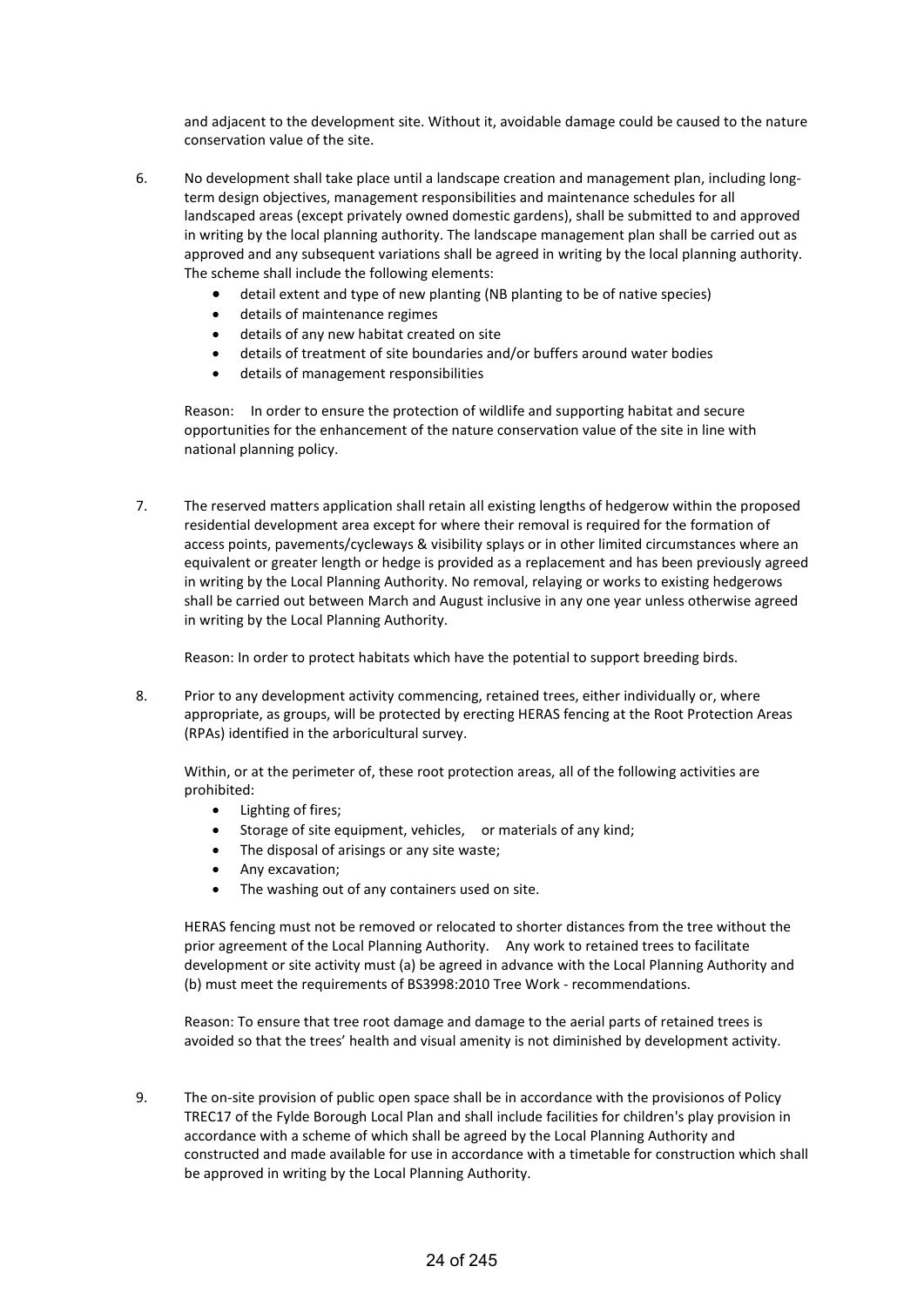Reason: In order to secure the provision of public open space in accordance with Development Plan policy.

- 10. No development shall take place in any individual phase of the development hereby approved that exceeds 15m in height above ground level, unless there has been submitted to and approved in writing by the planning authority and by the radar Operator - NATS (En-route) plc, either:
	- detailed plans for the proposed buildings in that individual phase, demonstrating that there would be no detrimental impact upon the operation of the St. Annes Radar; or,
	- details of a scheme to mitigate any detrimental impact upon the St. Annes Radar.

Development shall not take place other than in complete accordance with such a scheme as so approved unless the planning authority and NATS (En-route) plc have given written consent for a variation.

Reason: To avoid a potential impact on the safety of air traffic due to a technical impact on the NATS RSS St. Annes Secondary Surveillance Radar.

11. No part of the development hereby approved shall commence until a scheme for the construction all site access and the off-site works of highway improvement have been submitted to, and approved by the Local Planning Authority in consultation with the Highway Authority. The site accesses and off-site highway works shall be completed before the development is first occupied unless otherwise agreed in writing by the Local

Planning Authority. The following schemes to be covered by this condition include: (i) The Main Site access junction on Westby Close. The main site access will provide a new standard roundabout. The main site access is to be a standard roundabout. The illustrative masterplan layout (Option 4) shows the approximate location which is agreed ' in principle' subject to detailed design.

The site access junction scheme should also include gateway treatment/traffic calming measures to residential areas.

(ii) Jenny Lane Footpath Improvement Scheme

Pedestrian footway on Jenny Lane (southeast side) from south of Old Houses Lane to tie in to existing footpath at Brunel Way roundabout (to include dropped kerbs and tactile paving over Old Houses Lane). This s278 scheme to include clearance of the overgrown vegetation to the existing footway at the junction of Old Houses Lane with Jenny Lane and a traffic management scheme/signing scheme to reinforce the nature and limited access to Old Houses Lane.

Note: Delivering these s278 works may require a review, consultation and implementation of new/or changes to TROs; the full cost for these to be funded by the developer.

*Reason: In order to satisfy the Local Planning Authority and the Highway Authority that the final details of the highway scheme/works are acceptable before work commences on site. Also, in order to provide safe access to the site for all users (motorised and non-motorised).*

12. Prior to the first occupation of any part of the development hereby approved, the access and off-site highway works set out in condition 11 should be constructed in accordance with the details approved, unless otherwise agreed in writing with the Local Planning Authority.

Reason: In order to satisfy the Local Planning Authority and the Highway Authority that the development will provide a safe access to the site and ensure that users of the development have appropriate access to sustainable transport options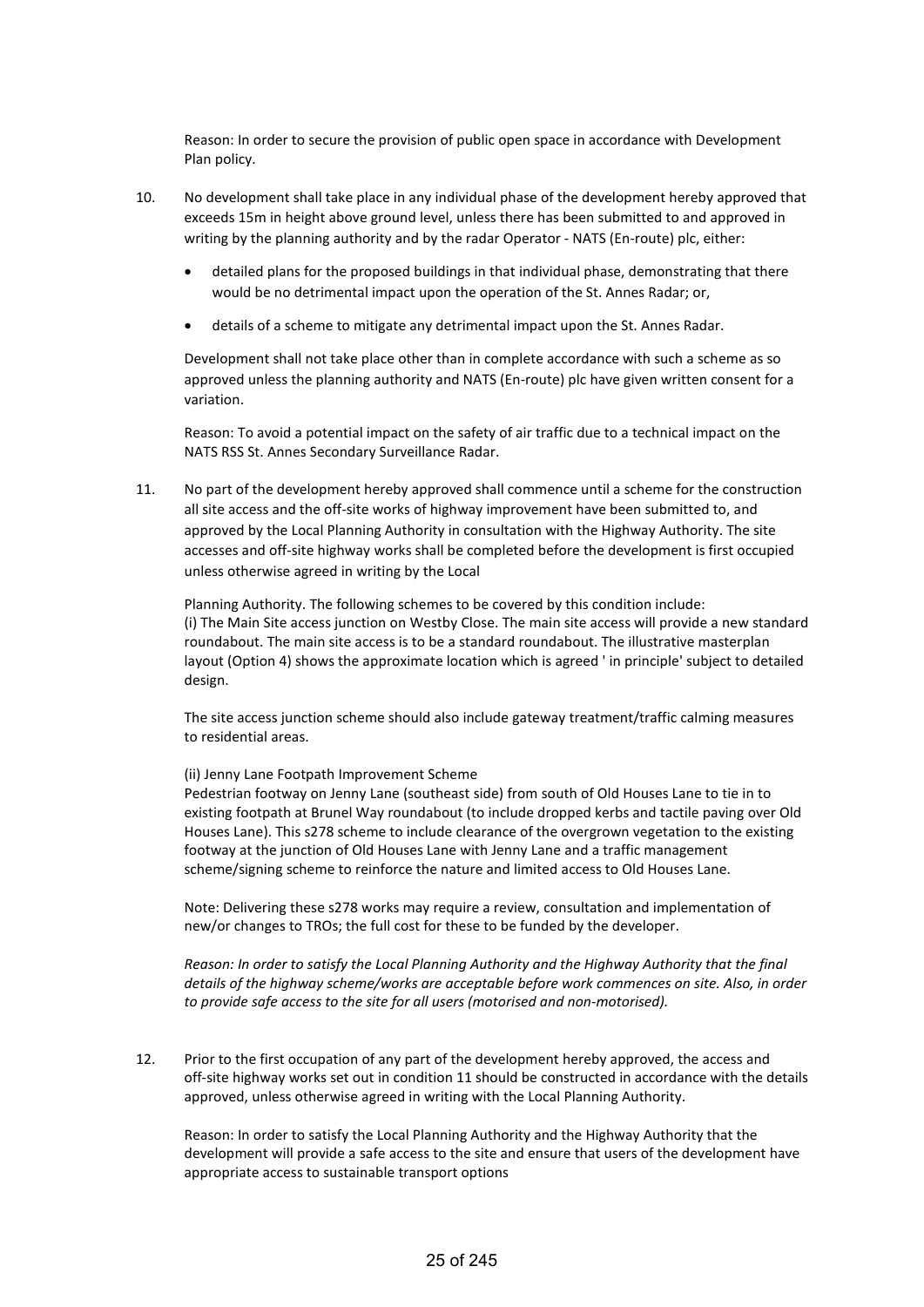13. Prior to the commencement of development a phasing programme for the implementation of the residential development, the construction of the access roads and highway works in their entirety, and the implementation of public open space, landscaping and other associated works shall be submitted to and approved in writing by the local planning authority. The development shall be carried out in accordance with the approved phasing programme.

Reason: To define the permission and in the interests of the proper site development.

14. The Framework Travel Plan as agreed must be implemented in full in accordance with the timetable within it unless otherwise agreed in writing with the Local Planning Authority. All elements shall continue to be implemented at all times thereafter for as long as any part of the development is occupied or used/for a minimum of at least 5 years.

Reason: To ensure that the development provides sustainable transport options

15. No development of any phase shall take place until a Construction Environmental Management Plan (CEMP), for the construction and operation of that proposed phase of development, is submitted to and approved by the Local Planning Authority. The plan shall detail: i. how biodiversity would be protected throughout the construction period ii. the potential impacts from all construction activities on both groundwater, public water supply and surface water and identify the appropriate mitigation measures necessary to protect and prevent pollution of these waters iii. the parking of vehicles of site operatives and visitors; iv. loading and unloading of plant and materials; v. storage of plant and materials used in constructing the development; vi. the erection and maintenance of security hoarding including decorative displays and facilities for public viewing, where appropriate; vii. wheel washing facilities to be retained throughout the construction period by which means the wheels of vehicles may be cleaned before leaving the site; viii. a scheme for recycling/disposing of waste resulting from construction work (there shall be no burning on site);

ix. a Management Plan to identify potential ground and water contaminants;

x. details for their storage and how water courses will be protected against spillage incidents and pollution during the course of construction;

xi. a scheme to control noise during the construction phase,

xii. the routing of construction vehicles and deliveries to site including the direction of construction traffic away Old Houses Lane.

The development shall then proceed in full accordance with this approved plan.

Reason: In order to safeguard the biodiversity of the site, protect the water environment and public drinking water supplies, and to maintain the operation and safety of the local highway network, and to minimise the risk of pollution to occupiers of nearby buildings during site preparation and construction, in accordance with the provisions of the NPPF.

16. The development hereby approved shall not be commenced until a details are submitted that set out the proposals for the management and operation of Old Houses Lane and how access for existing properties served of Old Houses Lane will be maintained/facilitated.

Reason: To ensure that a satisfactory Management Strategy is implemented for the maintenance and operation of Old Houses Lane post development.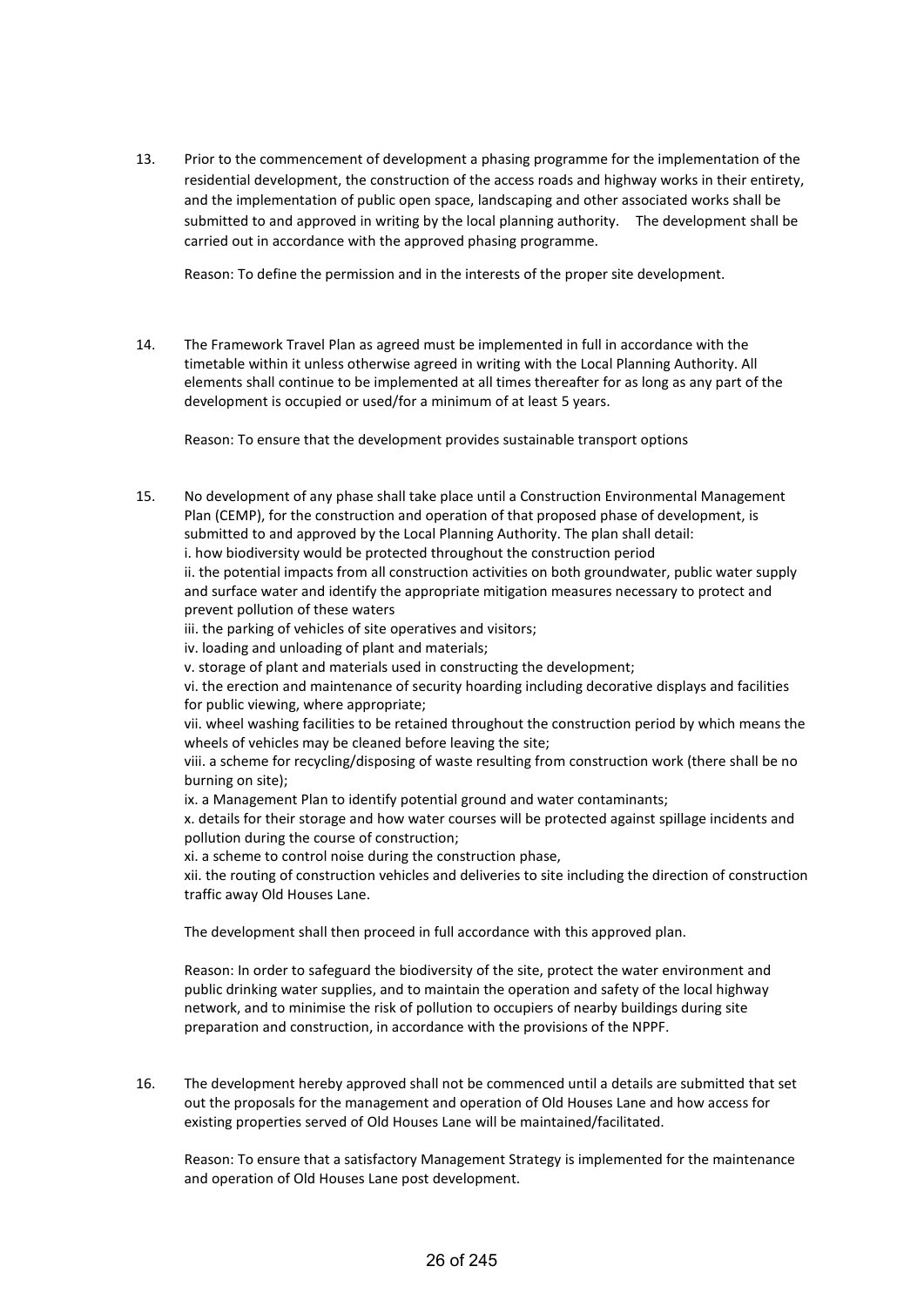17. There shall not at any time in connection with the development hereby permitted be planted hedges, trees or shrubs over 1m above the road level within any visibility splay required to maintain safe operation for all users.

Reason: To ensure adequate visibility splays are maintained at all time.

18. Prior to the commencement of any of the commercial development hereby approved, a fully detailed Parking Management Strategy for that commercial development shall be submitted to and approved in writing by the Local Planning Authority. The management of the car parking and cycle parking at the site shall be fully implemented in accordance with the approved strategy, unless otherwise agreed in writing by the Local Planning Authority. The Parking Management Strategy will include an assessment and strategy to ensure adequate parking provision is delivered for all proposed site uses for both car parking and cycle parking.

Reason: To ensure that a satisfactory Parking Management Strategy is implemented for the development. This in turn will ensure adequate parking is provided for all uses so that the access to the site is not restricted, resulting in safety and capacity issues.

19. Notwithstanding the approved plans prior to the commencement of development a phasing plan for the completion of the road within the site to be built up to and contiguous with the southern boundary as shown by the red edge on the submitted site location plan shall be submitted to and approved in writing by the Local Planning Authority.

So as to not prejudice the future development of the adjacent land in accordance with Policy HL2 of the adopted Fylde Borough Local Plan.

20. The car parking provision for each commercial unit as identified in the Parking Management Strategy for that unit shall be surfaced, demarcated and made available for use prior to the that unit being first occupied unless otherwise agreed in writing with the Local Planning Authority. The car parking shall then be available at all times whilst that part of the development is occupied.

Reason - To ensure that there is adequate parking for the development proposed when the buildings are occupied and the site is built out.

21. No commercial unit shall be occupied until space and facilities for bicycle parking have been provided in accordance with the Parking Management Strategy for that unit. The approved space and facilities shall then be retained and permanently reserved for bicycle parking.

Reason - To ensure that adequate provision is made for bicycle parking so that persons occupying or visiting the development have a range of options in relation to mode of transport.

- 22. No phase of the development hereby approved shall commence until a pedestrian and cycle signing strategy for that phase has first been submitted to, and approved in writing by the Local Planning Authority in consultation with the Highway Authority. The scheme shall satisfy the needs of all elements of the site and be constructed in accordance with the approved details in a timescale agreed in line with the phasing set out in condition 3, and thereafter retained. The Strategy to also provide details of the following: - how those footpaths and cycle ways not adjacent to the highway are to be managed by a site management/maintenance strategy and not the local highway authority; and
	- details regarding provision for PROW FP4 through the site.

Reason: In order to satisfy the Local Planning Authority and the Highway Authority that the final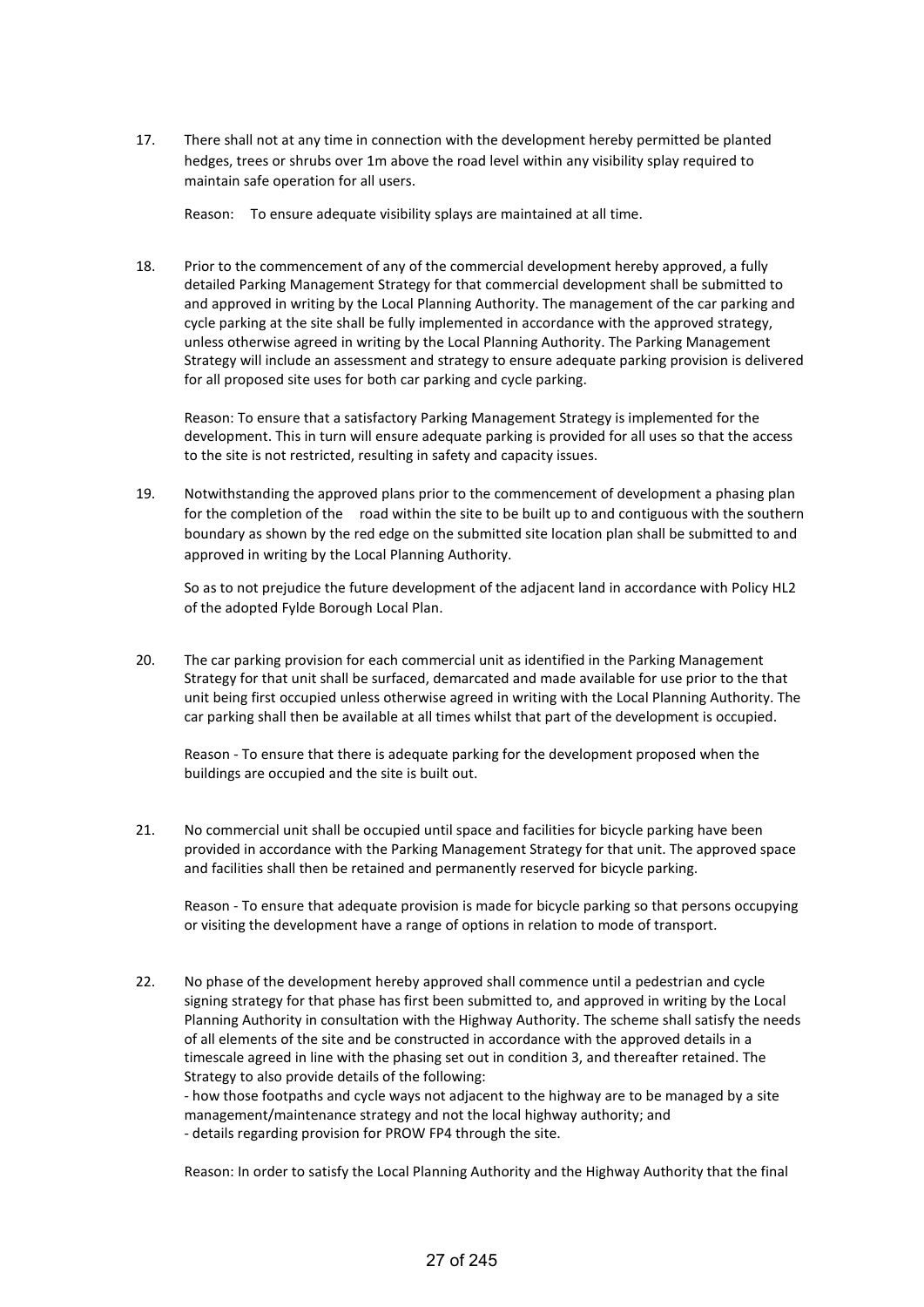details of the pedestrian and cycle network are acceptable before work commences on site and that these will be maintained thereafter. Also, in order to provide users of the development with appropriate

23. Construction/demolition shall be limited to the following hours - 08.00 - 18.00 Mondays to Fridays; 08.00 -13.00 Saturdays and no activity on Sundays and Bank Holidays

Reason: To protect neighbouring residential amenity.

24. No removal of or works to any hedgerows, trees or shrubs shall take place during the main bird breeding season 1st March and 31st July inclusive, unless a competent ecologist has undertaken a careful, detailed check of vegetation for active birds' nests immediately before the vegetation is cleared and provided written confirmation that no birds will be harmed and/or that there are appropriate measures in place to protect nesting bird interest on site. Any such written confirmation should be submitted to the local planning authority.

Reason: In order to protect habitats which have the potential to support breeding birds.

- 25. The development shall be carried out, except where modified by the conditions to this permission, in accordance with the Planning Application received by the Local Planning Authority on 18 February 2015, including the following plans:
	- Proposed site location plan 14012 LP00
	- Illustrative structure plan Option 4 Revision A

Reason: For the avoidance of doubt and so that the local planning authority shall be satisfied as to the details.